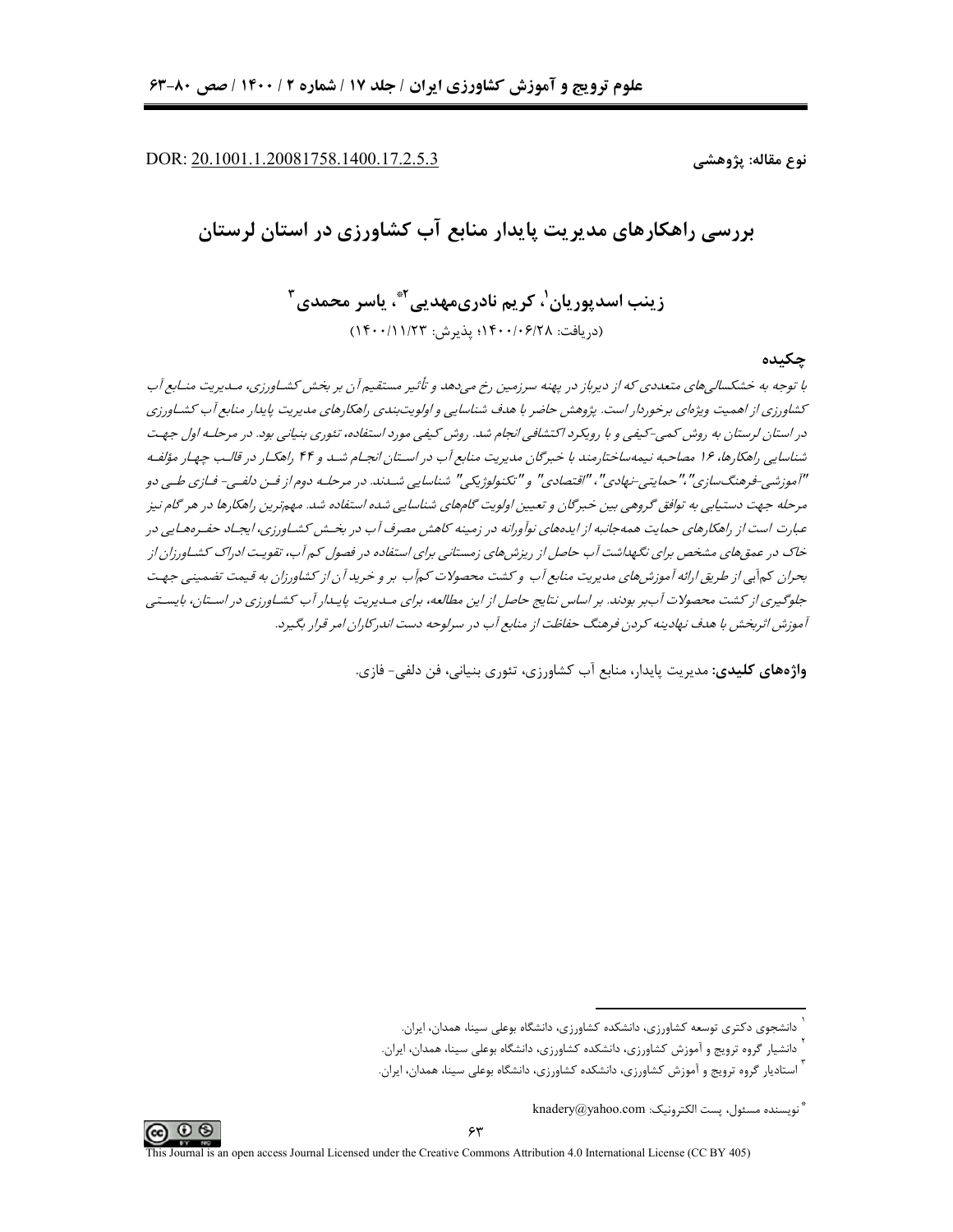مقدمد

رشد جمعیت، افزایش مصرف سرانه آب و شهرنشینی از فاکتورهای اصلی بحران آب به شمار میآیند که منجر به افزایش شکاف بین عرضه و تقاضای آب در سراسر جهان میشود. در واقع آب منبع محدودی است که با توجه به رشد جمعیت و توسعه اقتصادی مصرف کل آن در جهان در حال افزایش است. همچنین افزایش تکرار بلایای طبیعی مانند (خشکسالی، طوفانها، تغییرات شدید دمایی و غیره) به دلیل تغییر آبوهوا، مشکل کمبود آب را در سالهای اخیر تشدید کرده است (Wang et al., 2011a; Elmahdi & McFarlane, 2007; Shahid, 2008; Elmahd & McFarlane, 2009).

تأمین آب برای محصولات کشاورزی از طریق زیرساختهای مناسب آبیاری، یکی از مؤلفههای اصلی استراتژیهای توسعه کشاورزی در نیم قرن گذشته بوده است (Rosegrant et al., 2002). در سطح جهانی بخش کشاورزی با ۸۰ درصد، بزرگترین مصرف كننده آب را تشكيل مىدهد (Shiklomanov & Rodda, 2003)؛ بنابراين ارتباط مستقيمي بين توليدات كشاورزى و کمبود منابع آب بهویژه در مناطق خشک و نیمهخشک وجود دارد. از این منظر، با در نظر گرفتن رشد جمعیت مورد انتظار که نیاز تولیدات کشاورزی را افزایش می دهد و پیش بینی کاهش منابع آب به دلیل تغییرات اقلیمی ( Bates et al., 2008; Mariotti et al., 2008) و بهرهبرداری بیش از حد و ضعف کلی مدیریت منابع آب (De Fraiture & Wichelns, 2010). ضرورت مدیریت مؤثر منابع آب کشاورزی مشخص میشود.

با افزایش تنوع اقلیمی و تغییر در موجودی منابع آب در دسترس، این درک به وجود آمده است که اکوسیستمهای کشاورزی باید برای استحکام، توانایی حفظ ثبات در طول تنشهای محیطی و همچنین توانایی بازیابی در پاسخ به استرسهای محیطی، مدیریت شوند (Devincentis, 2020). اکوسیستمهای کشاورزی قوی به راهبردها و شیوههای مدیریت پایدار منابع آب کشاورزی نیاز دارد که منابع را حفظ کند، بر سازگاریها برای استفاده مؤثرتر از آب تمرکز کند و با هدف حفظ تولید و در عین حال کاهش اثرات منفی زیستمحیطی باشد (Carlisle, 2016). در نتیجه با توجه به کاهش دسترسی به آب شیرین برای Panigrahi et al., ) کشاورزی و افزایش تقاضای تولید مواد غذایی، مدیریت پایدار منابع آب کشاورزی ضروری به نظر می رسد  $. (2012)$ 

بررسی وضعیت منابع آب و مدیریت آن در ایران بیانگر این است که این کشور در زمره مناطق خشک جهان قرار گرفته و کمبود آب در آن یکی از تنگناهای اصلی توسعه کشاورزی است (کشاورز و حیدری، ۱۳۸۶) از طرفی نیز، بیش از ۹۳ درصد از منابع آب کشور در بخش کشاورزی مصرف میشود و کمتر از هفت درصد به مصارف شهری و صنعتی اختصاص دارد که حدود ۲۰ درصد از متوسط جهانی بالاتر است. (احسانی و خالدی، ۱۳۸۵؛ کشاورز و حیدری، ۱۳۸۶) همچنین کشاورزان نیز از منابع آب موجود به درستی بهرهبرداری نمیکنند (یزدانپناه و همکاران، ۱۳۹۱). به این ترتیب با توجه به اینکه بیشترین کمبود آب در بخش کشاورزی اتفاق میافتد؛ لزوم استفاده کارآمد از منابع آبی در این بخش یا به عبارتی مدیریت بهینه آب کشاورزی اجتنابـانايذير است (محمدي و همكاران، ١٣٨٨). روش&اي مختلفي براي مديريت بهينه و پايدار توسط محققان مختلف بررسی و پیشنهاد شده است که به عنوان مثال میتوان به کاهش کمیت آبیاری برای بهبود بهرهوری آب ( Galindo et al., 2018)، فناوريهاي پيشرفته آبياري براي كاهش تلفات آبياري مزرعهاي (Evans & Sadler, 2008)، كشت محصولات مقاوم در برابر خشكسالي (Hu & Xiong, 2014)، جايگزيني محصولات پرآب با محصولات كم آببر (Davis et al., 2017) مالچپاشي خاک برای حفظ رطوبت خاک (Kader et al., 2019) و خاک ورزی حفاظتی به منظور افزایش کارایی استفاده از آب در محصولات كشاورزي (Ali et al., 2017) اشاره كرد. همچنين به دليل ماهيت محدود منابع آب، نقش سياستهاي كلان اقتصادی در مدیریت منابع آب کشاورزی، حیاتی و غیرقابل انکار است (FAO, 2012). از طرفی نیز مدیریت مشارکتی به عنوان یک رهیافت جهانی، برای بهرهبرداری پایدار از امکانات و منابع آبی در کشور مورد توجه قرار گرفته است و از این رو مسئولین مرتبط با موضوع آب و کشاورزی، اجرای این رهیافت را به عنوان یک ضرورت مورد تأیید و تأکید قرار دادهاند (بقایی و همكاران، ۱۳۹۱).

امروزه وضعیت بارشهای جوی و همچنین بهرهبرداریهای بی ویه، مدیریت ضعیف منابع آب، بحران آب در ایران را به مرحلهای رسانده است که میتوان در اغلب استانهای کشور حداقل به دو یا چند منطقه بحرانی از نظر وضعیت منابع آبی

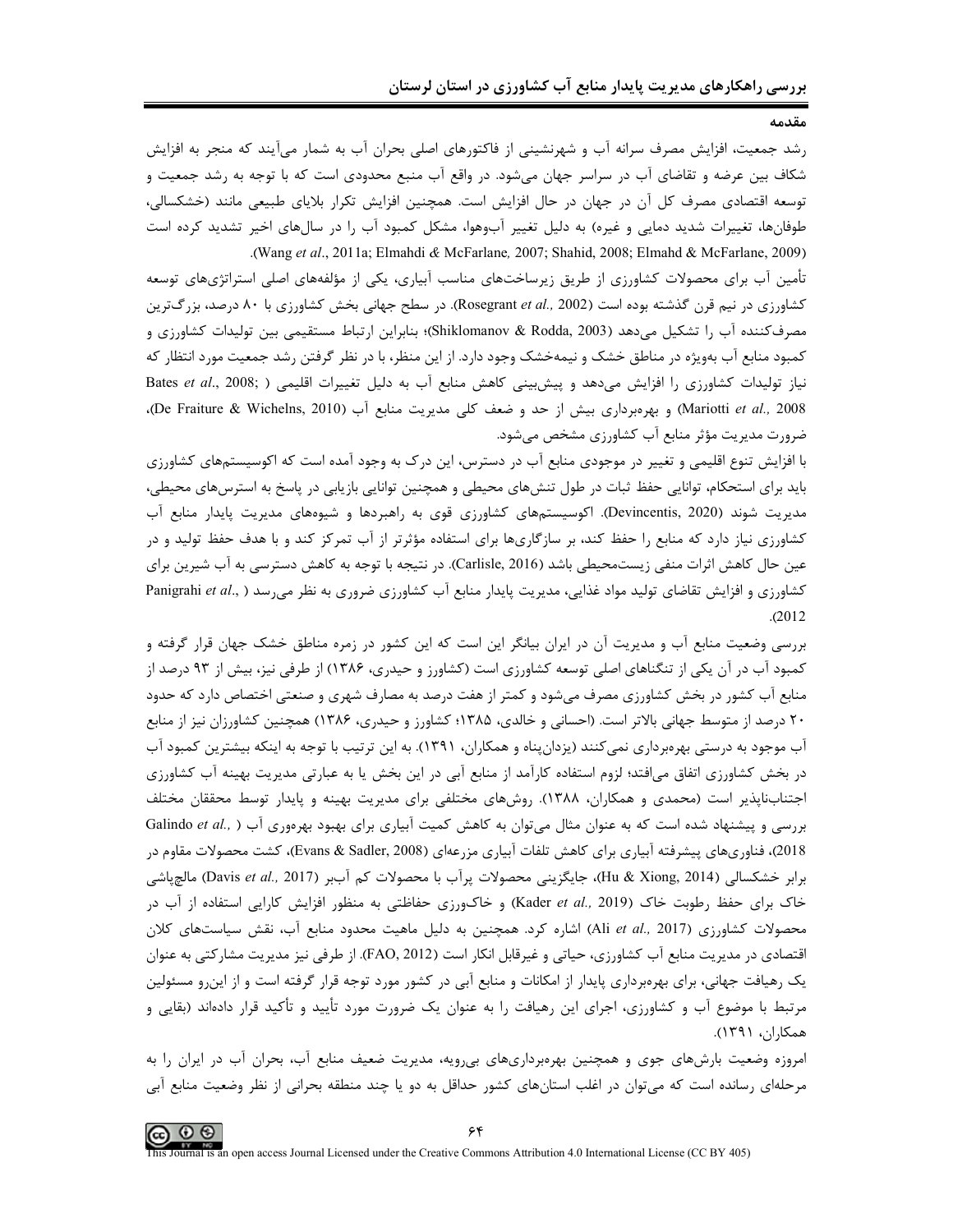### علوم ترویج و آموزش کشاورزی ایران / جلد ۱۷ / شماره ۲ / ۱۴۰۰ / صص ۸۰-۶۳

اشاره کرد، که استان لرستان یکی از این مناطق است که زنگ خطر تهی شدن منابع آبی در آن به صدا درآمده است (رحیمیان، ۱۳۹۵). متوسط بارندگی استان لرستان ۴۷۰ تا ۵۸۰ میلی متر برآورد گردیده است. این حجم قابل توجه از بارشها در استان، می تواند پتانسیل مناسبی بهویژه در بخش کشاورزی ایجاد نماید. بررسی کارشناسان نشان می دهد که این بارش ها از نظر زمانی و مکانی دارای پراکنش مناسبی نیست (اصولی و طالشی، ۱۳۹۹)، بهطوری که بر اساس تحلیلهای به عمل آمده حدود ۷۰ درصد از نزولات جوی استان در زمستان یا اندکی قبل و بعد از آن صورت می¢یرد که نیاز به آب به خصوص در بخش کشاورزی در این مقطع زمانی تقریباً صفر بوده و به صورت رواناب از دسترس خارج میشود. این توزیع نامناسب زمانی و مکانی، کارایی مصرف آب را حتی در ماههای پرآب سال بهشدت پایین میآورد، به گونهای که راندمان تولید در بخش کشاورزی استان بهشدت پایین میآید (سازمان جهاد کشاورزی استان لرستان، ۱۳۸۷). با وجود آنکه بیش از ۱۱ درصد آب کشور از استان لرستان تأمین میشود، تنها نیم درصد سدهای کشور در استان قرار دارد و کمبود آب، موجب ناپایداری در تولید محصولات کشاورزی می شود (سازمان جهاد کشاورزی استان لرستان، ۱۳۹۹). در واقع کاهش بارندگی ها و کمآبی ها در طی سال های گذشته نشان داد که بخش کشاورزی و زراعت استان لرستان با وجود پتانسیلهای زیاد، به شدت آسیبپذیر است، بنابراین ضروری است تا با ارائه و اجرای راهکارهای مناسب و منطقی، حداقل از آسیبهای ناشی از خشکسالی تا حدودی جلوگیری کرد (اصولی و همکاران، ۱۳۹۴). از اینرو ضروری است تا به منظور استفاده بهینه از منابع آب کشاورزی و تأمین نیاز آبی حال و آینده کشاورزی در استان به ارائه راهکارهای مناسب و قابل اجرا در این زمینه اقدام نمود.

در زمینه مدیریت پایدار منابع آب کشاورزی، پژوهشگران در مطالعات خود، راهکارهای مختلفی را پیشنهاد کردهاند از جمله در یژوهش، الجنابی و همکاران (Aljanabi et al., 2018) برای به حداکثر رساندن سود خالص حاصل از محصولات کشاورزی و در مقابل استفاده بهینه از منابع آب کشاورزی، یک مدل بهینهسازی تخصیص فاضلاب تصفیه شده در آبیاری کشاورزی را ارائه کردند. از طرفی نیز پنگ و همکاران (Peng et al., 2018)، مصرف بالای آب در بخش کشاورزی را یک محدودیت برای منابع آبی در این بخش در نظر گرفتند و اقداماتی نظیر بهینهسازی سیستمهای آبیاری و تنظیم ساختار کشت محصولات متناسب را پیشنهاد دادند. در مطالعهای که توسط کورباری و همکاران (Corbari *et al.,* 2019) انجام شد، معرفی فناوریهای اطلاعاتی و ارتباطی (ICT) که توانایی و دسترسی کشاورزان به اطلاعات عمومی در زمینه مدیریت منابع آب را افزایش میدهند، مانند فناوریهای پیش بینی آبوهوا که برای افزایش اطلاعات کشاورزان به کار میرود، از راهکارهای مهم در این زمینه میباشد. خلیلیان و زارع مهرجردی (۱۳۸۴) در مطالعه خود با عنوان ارزیابی آبهای زیرزمینی در بهرهبرداری کشاورزی در شهر کرمان، به تحلیل سیاستهای محدود کردن برداشت آبهای زیرزمینی و جلوگیری از حفر چاههای جدید برای مدیریت بهتر آبهای کشاورزی پرداختند. از دیدگاه لای و همکاران (Lie et al., 2019) و گالیتو و همکاران (Galioto et al., 2017)، راهکارهای کشت گیاهان متناسب با هر منطقه و استفاده از سیستمهای آبیاری نوین با کمترین هدر رفت آب، اتخاذ تدابیر لازم برای جلوگیری از ورود آلایندهها و آلودگیها، کودها و سمهای ناشی از محصولات کشاورزی به منابع آب و توزیع عادلانه منابع آب در بین کشاورزان برای حفظ ثبات اجتماعی منطقه را در زمینه مدیریت منابع آب کشاورزی بررسی نمودند. در مطالعه سامیان و همکاران (Samian et al., 2015)، نتایج نشان داد که چهار عامل نهادی و قانونی، فنی و دانش کشاورزان، اقتصادی و اجتماعی از عوامل مؤثر بر مدیریت بهینه آب کشاورزی میباشند. لوید و همکاران (Levidow et al., 2014) نیز در پژوهش خود، آموزشهای ترویجی به کشاورزان را، یکی از عوامل مؤثر در پذیرش فناوریهای نوین آبیاری و از راهکارهای مهم مدیریت منابع آب، معرفی کردند. در تحقیق رضانژاد و همکاران (۱۳۹۷)، راهکارهای یکپارچه کردن قطعات باغی جهت مدیریت بهتر آب، تغییر ساعت آبیاری باغ به زمانهای با تبخیر حداقلی مانند عصرها و شبها، استفاده از مالچ پلی|تیلن یا پوشش گیاهی برای کاهش تبخیر از سطح باغ، شرکت در کارگاهها و دورههای آموزشی و ترویجی مرتبط با مدیریت پایدار منابع آب، لحاظ کردن نیازهای آبی درختان در برنامه آبیاری (زمان و مقدار)، کاشت نهالهای با نیاز آبی کم و مقاوم به کمآبی، استفاده از کنتورهای هوشمند در چاهها، تبدیل آبیاری سنتی و غرقابی به آبیاری قطرهای و نصب سیستمهای نوین آبیاری، از مهمترین راهکارهای مدیریت پایدار منابع آب کشاورزی میباشند.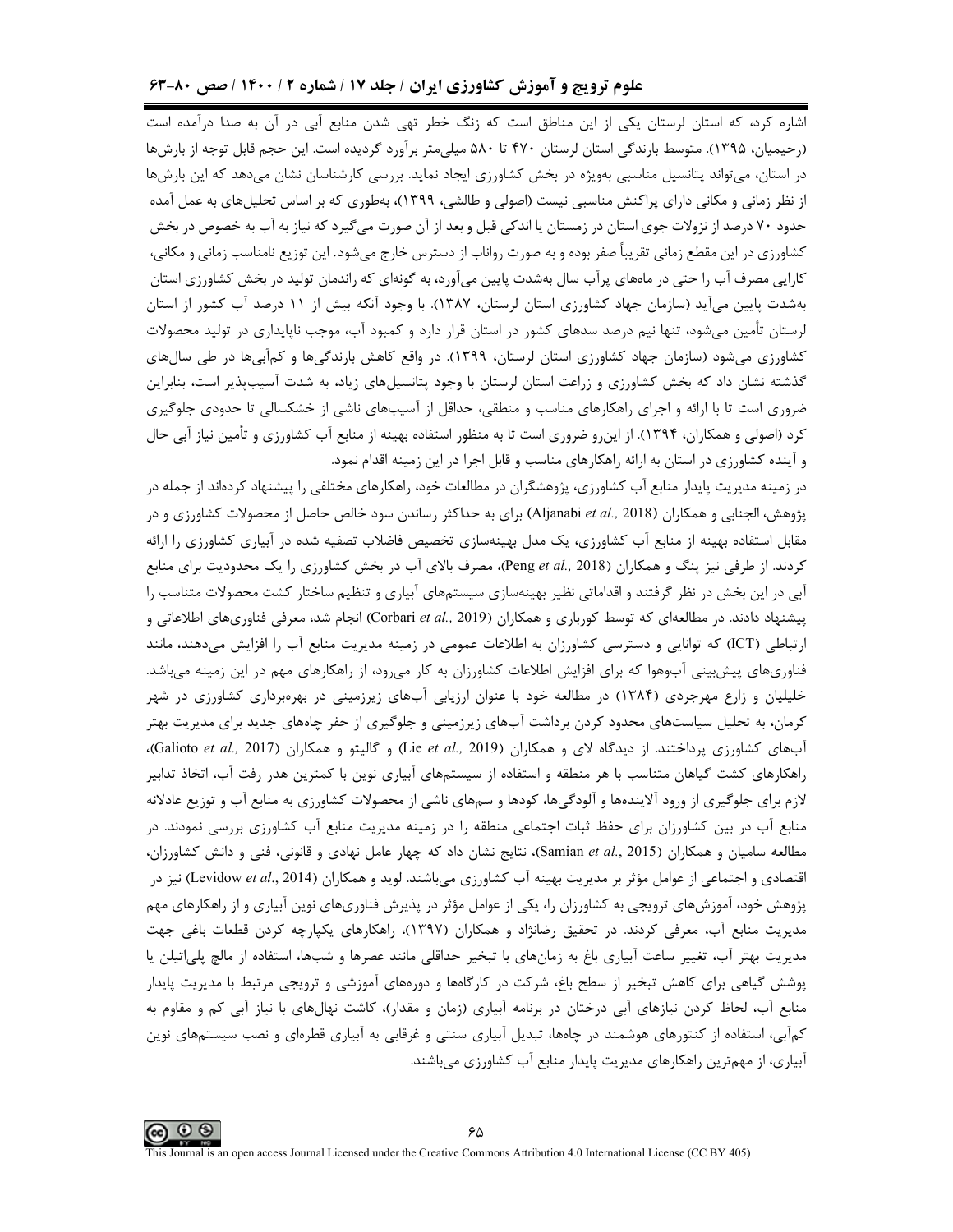ذخیره و یا نگهداشت آب در عمقهای مشخص از خاک میتواند آبهای زیرزمینی را برای مصارف کشاورزی در فصول کم آب حفظ كند (Gao *et al.,* 2018). بر اساس نتايج پژوهش سالوادور و همكاران (Salvador *et al.,* 2011) اگرچه آبياري قطرهاي در مقایسه با آبیاری سطحی کارایی بیشتری دارد ولی کشاورزان به دلیل عدم دانش، تمایلی به استفاده از آن ندارند؛ بنابراین فناوریهای حفظ آب برای کاهش تبخیر و تعرق آب (ذخیره آب در عمقهای مشخص از خاک) از موارد مهم مدیریتی در شرايط كمبود آب براى بخش كشاورزى است. در مطالعه ميلر -روبين و همكاران (Miller-Robbie *et al., 2017)* عنوان شده است که از فاضلابهای خانگی (آب حاصل از حمام و یا شستن ظروف) میتوان به عنوان یک استراتژی بالقوه برای دستیابی به محصولات تازه هم در کشاورزی شهری و هم در کشاورزی در نقاط روستایی استفاده کرد. همچنین آبیاری زمینهای کشاورزی با استفاده از آبهای یکبار تصفیه شده به ویژه در کشورهای در حال توسعه مزایایی دارد که شامل صرفهجویی در مصرف آب، در مطالعه ون در هوک و همکاران (Van der hoek *et al., 2002)* و بکرا کاسترو و همکاران ( .Becerra *et al* 2015) نیاز کمتر به استفاده از کود مزارع به دلیل مواد مغذی موجود در این آبها، در مطالعه کورومیناس و همکاران (Corominas *et al 2*013) و بازیافت مواد مغذی، در مطالعه کدیر و همکاران (Qadir *et al., 2007)* میباشد. با توجه به مطالعات بررسی شده و اهمیت مدیریت پایدار منابع آب کشاورزی، مرور ادبیات داخلی و خارجی در زمینه راهکارهای مدیریت پایدار منابع آب کشاورزی نشان داد که این راهکارها با تکنیکهای مختلفی بررسی شدهاند. به طور مثال در پژوهش الجانبی و همکاران (Aljanabi *et al.,* 2018)، پنگ و همکاران (Peng *et al.,* 2018) و کورباری و همکاران (Corbari *et al.,* 2019) این راهکارها با الگوریتمهای بهینهسازی به دست آمد. در پژوهش گالیتو و همکاران (Galioto *et al.,* 2017) از روش دلفی كلاسيك، در پژوهش ساميان و همكاران (Samian *et al.,* 2015) از روش تحليل عاملي، در مطالعه گائو و همكاران ( Gao *et* al., 2018) از مدلهای مدیریت بهرهوری آب کشاورزی و در پژوهش رضانژاد و همکاران (۱۳۹۷) نیز از تحلیل رگرسیون برای بررسی راهکارهای مدیریت منابع آب استفاده کردند. در این تحقیق تلاش شده است تا با ترکیب دو روش کاربردی دلفی فازی و تئوری بنیانی، بتوان همزمان هم راهکارهای مدیریت پایدار منابع آب را شناسایی کرد و هم این راهکارها را در قالب چند گام اولویتبندی نمود تا مشخص گردد که ابتدا باید کدام گام برداشته شود و کدام گام در مراحل بعدی در اولویت اجرا قرار میگیرد. این ترکیب روششناسی و همزمان نمودن شناسایی و اولویتبندی راهکارهای مدیریت پایدار منابع آب کشاورزی در قالب چند گام، نوآوري پژوهش حاضر بوده است.



در این راستا و با توجه به هدف پژوهش و مطالعات بررسیشده، چارچوب مفهومی پژوهش حاضر به شرح ۱ میباشد.

al is an open access Journal Licensed under the Creative Commons Attribution 4.0 International License (CC BY 405)

@ ⊕ ⊜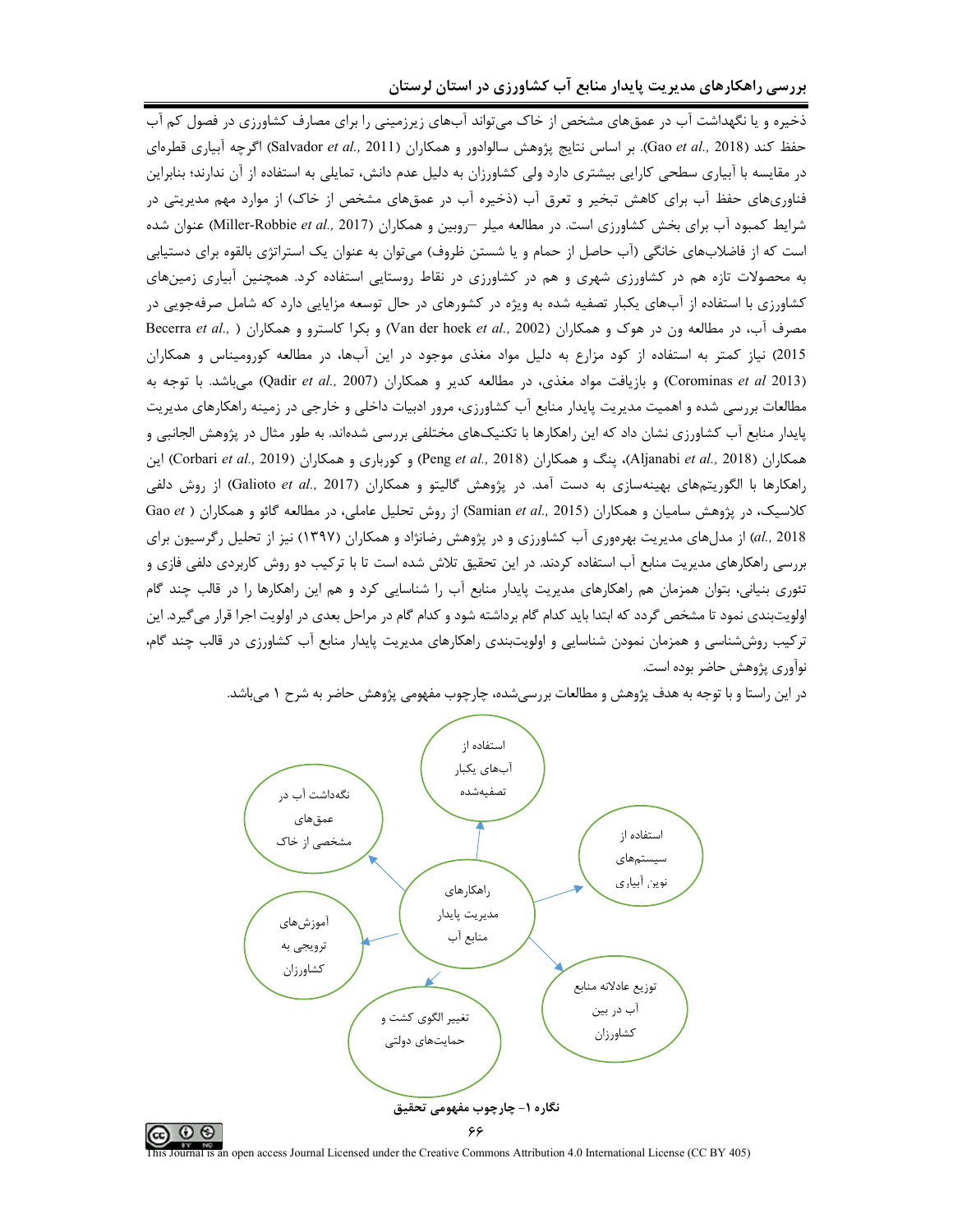### روش پژوهش

پژوهش حاضر به لحاظ هدف کاربردی و به لحاظ پارادایم از نوع تحقیقات آمیخته کیفی-کمی با رویکرد اکتشافی می باشد که با هدف شناسایی راهکارهای مدیریت منابع آب کشاورزی در استان لرستان انجام شده است. به دلیل گستردگی و اهمیت موضوع در استان لرستان، این گامها باید بر مبنای خرد جمعی شناسایی شوند؛ بنابراین روش دلفی فازی در کنار روش تئوری بنیانی، اساس این پژوهش قرار گرفت تا علاوه بر ارتباط مؤثر با خبرگان مدیریت منابع آب و دستیابی سریع به اجماع میان نظرات آنها، با به کارگیری اعداد فازی به جای اعداد قطعی به نتایج نزدیک به واقعیت دست یافت. بر این اساس روش تحقیق پژوهش حاضر در دو مرحله طراحی شده است:

با توجه به فقدان غنای تئوریکی و ساختاری در خصوص راهکارهای مدیریت منابع آب کشاورزی، با روش نمونه گیری هدفمند تعداد ۱۶ مصاحبه نیمهساختارمند با خبرگان جهاد کشاورزی و مرکز تحقیقات کشاورزی استان لرستان، اداره کل منابع طبیعی و آبخیزداری استان لرستان، برخی از اعضای هیئتعلمی دانشگاه لرستان و همچنین خبرگان در زمینه مدیریت منابع آب کشاورزی انجام شد؛ که از طریق نمونهگیری هدفمند از نوع زنجیرهای انجام گرفت، نمونهگیری تا مرحله اشباع نظری ادامه یافت که تعداد به ۱۶ نفر رسید. پس از جمعآوری دادهها از طریق مصاحبه، به کدگذاری اقدام شد که ۴۴ کد باز

استخراج شد. در ادامه پس از مقولهبندی بر اساس اشتراک محتوای کدها، نه زیرمقوله و چهار مقوله اصلی حاصل شد. در مرحله دوم با توجه به شناسایی این راهکارها، به منظور حصول اطمینان از صحت، دقت، کاربردی بودن و جامعیت گامهای شناسایی شده و همچنین جهت اولویتبندی راهکارهای مدیریت منابع آب کشاورزی از طریق اجماع نظر خبرگان، از تکنیک دلفی فازی استفاده شد. در واقع در مرحله دلفی فازی، نتایج حاصل از روش تئوری بنیانی در قالب یک پرسشنامه در اختیار کارشناسان ذکر شده قرار داده شد. پرسشنامههای هر دو مرحله، به دلیل شیوع ویروس کرونا و عدم دسترسی به خبرگان، به شیوه الکترونیکی توزیع و جمعآوری شد. پرسشنامه شامل مشخصات فردی و حرفهای به همراه ارائه توضیحات درباره مدیریت یایدار منابع آب کشاورزی بود.

برای به دست آوردن میانگین فازی مؤلفهها از روابط ۱ و ۲ استفاده شد.

$$
A_{i} = (a_{1}^{(i)}, (a_{2}^{(i)}, a_{3}^{(t)}), i = 1, 2, 3, ..., n)
$$
  
\n
$$
A_{ave} = (m_{1}, m_{2}, m_{3}) = (\frac{1}{n} \sum_{i=1}^{n} a_{1}^{(i)}, \frac{1}{n} \sum_{i=1}^{n} a_{2}^{(i)}, \frac{1}{n} \sum_{i=1}^{n} a_{3}^{(i)})
$$

پس از تجزیه و تحلیل گویهها و به دست آوردن میانگین فازیزدایی شده یا فازی قطعی شده با استفاده از فرمول مینکووسکی گویههایی که میانگین آنها کمتر از ۰/۲۵ بود حذف گردید و پرسشنامه جدید برای مرحله دوم تدوین و در بین کارشناسان ذکر شده توزیع گردید. در نتیجه، با تجزیه دادههای گردآوری شده در این مرحله و به دست آوردن میانگین فازی قطعی شده، اختلاف میانگین فازی قطعی شده مرحله دوم از مرحله اول بر اساس میانگین مینکووسکی اولویتبندی شدند (رابطه ۳).

, ابطه

$$
x = m + \frac{\beta - \alpha}{4}
$$

در این مرحله، کدهای باز استخراج شده در گام قبلی (مرحله شناسایی راهکارهای مدیریت پایدار منابع آب کشاورزی با روش تئوري بنياني) در قالب يک پرسشنامه در چهار مؤلفه در اختيار کارشناسان قرار گرفت که در مرحله اول، مؤلفههاي آموزش و فرهنگسازی با هشت راهکار، حمایتی-نهادی با ۱۲ راهکار، اقتصادی با ۱۳ راهکار و تکنولوژیکی با ۱۱ راهکار مورد سنجش قرار گرفت. در مرحله دوم نیز با توجه نتایج حاصل از مرحله اول، صرفاً در مؤلفه آموزش و فرهنگسازی یک راهکار با کسب امتیاز پایین از نظر خبرگان، حذف گردید و این مؤلفه در مرحله دوم با هفت راهکار در اختیار کارشناسان قرار داده شد و دیگر مؤلفهها با همان تعداد راهکار ذکر شده در پرسشنامه گنجانیده شدند.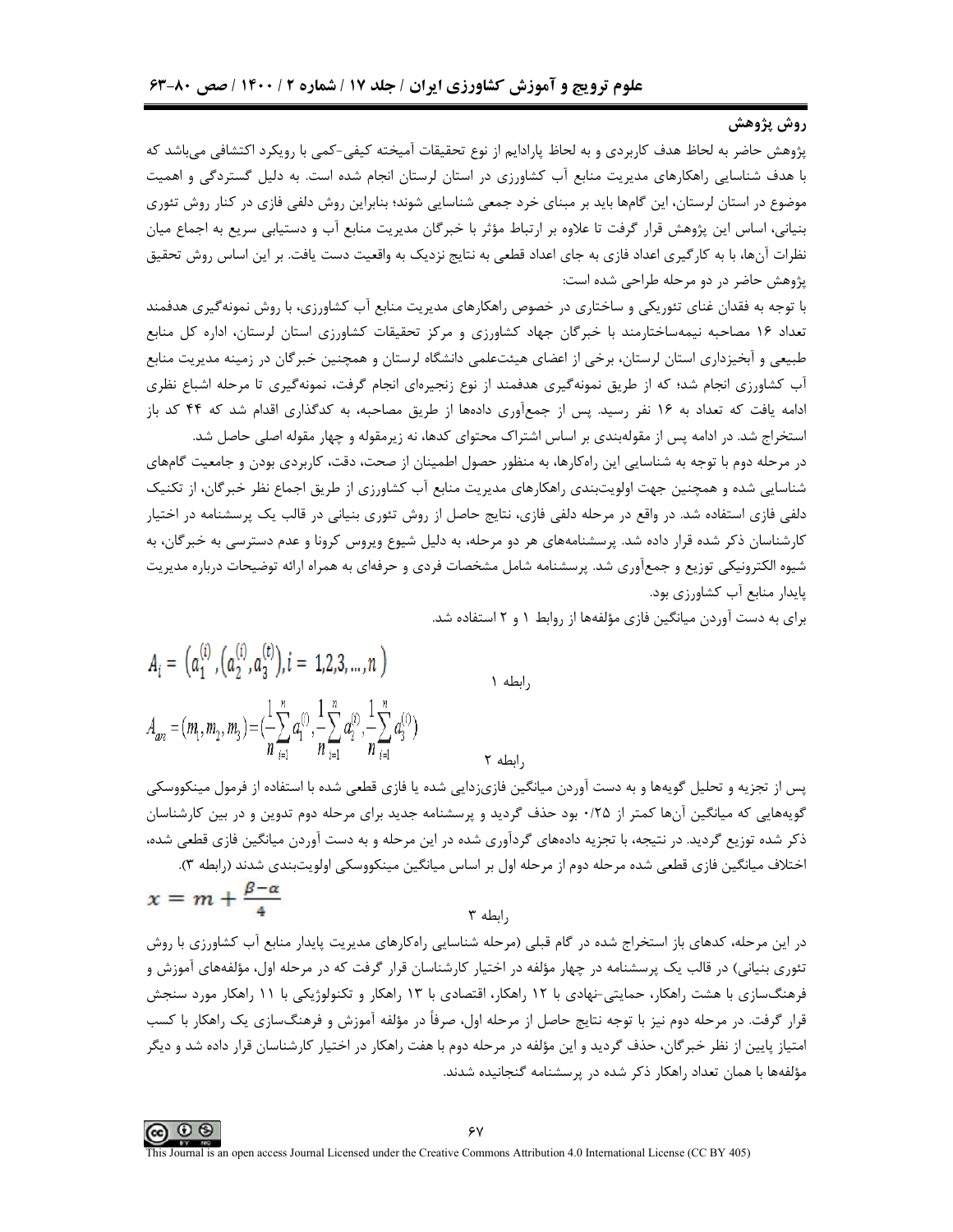#### **روش دلفی فازی**

تکنیک دلفی یک فرآیند قوی مبتنی بر ساختار ارتباطی گروهی است که در مواردی که دانشی ناکامل و نامطمئن در دسترس باشد (Hader & Hader, 1995). با هدف دستیابی به اجماع گروهی در بین خبرگان استفاده میشود (Keeney *et al., 2001).* دلیل استفاده از تکنیک دلفی فازی در مقایسه با تکنیک دلفی کلاسیک این است که در زمان و هزینه در رسیدگی به پرسشنامهها صرفهجویی میکند. همچنین به متخصصان اجازه میدهد تا به طور مداوم نظرات خود را ارائه دهند ( .Mohd Jamil et al., 2017) در روش دلفی کلاسیک، نظرات خبرگان در قالب اعداد قطعی بیان میشود، در حالی که افراد خبره از شایستگیهای ذهنی خود برای بیان نظر استفاده میکنند و این نشاندهنده احتمالی بودن عدم قطعیت حاکم بر این شرایط است. احتمالي بودن عدم قطعيت، با مجموعههاي فازي سازگاري دارد؛ بنابراين بهتر است دادهها در قالب زبان طبيعي از خبرگان اخذ و با استفاده از مجموعههای فازی مورد تحلیل قرار گیرند. (آذر و فرجی، ۱۳۸۸). بدین منظور، پیشنهاد ادغام روش دلفي سنتي با تئوري فازي تحت عنوان روش دلفي فازي ارائه شد (Murrey *et al.*, 1985). در اين روش از توابع عضويت براي نشان دادن نظر خبرگان استفاده ميشود (Kardaras *et al.,* 2013).

مراحل اجرایی روش دلفی فازی، ترکیبی از روش دلفی سنتی و تحلیل دادههای هر مرحله با استفاده از تعاریف نظریه مجموعههای فازی است. به منظور فازیسازی نظرات خبرگان از اعداد فازی استفاده میشود. اعداد فازی، مجموعههای فازی هستند که در مواجه با عدم قطعیت در مورد یک پدیده به همراه دادههای عددی تعریف میشود. در این مطالعه از عدد فازی مثلثی استفاده شده است. عدد فازی مثلثی با سه عدد حقیقی به صورت (α, m, β) نمایش داده میشود ( .,Ishikawa *et al* 1993). نكته مهم در اجراي تكنيك دلفي اندازه پانل خبرگان است. در ارتباط با اندازه پانل مورد نياز براي دلفي سنتي و دلفي فازي اجماع نظر وجود ندارد (Mullen, 2003)؛ اما اندازه معمول پانل خبرگان بين ٨ تا ١٢ نفر( ,Cavalli-Sforza & Ortolano 1984) يا بين ١٠ تا ١٨ نفر است (Dkoli & Pawlowski, 2004). در پژوهش حاضر اعضا پانل خبرگان گروهي از كارشناسان سازمانهای جهاد کشاورزی استان لرستان و کارشناسان سازمان آب منطقهای استان لرستان بودند که بر اساس چهار ویژگی دانش، تجربه، تمایل و زمان کافی برای شرکت در مراحل دلفی با استفاده از روش نمونهگیری هدفمند شناسایی و انتخاب ..J.B

#### **روش تئوری بنیانی**

یکی از دغدغههای کلیدی پژوهش اجتماعی، بررسی انسانها و رفتارهای آنها در کنار پرسشهای گیجکننده فلسفی در جستجوى حقيقت، معرفت، ارزشها و هستي است و اينكه چگونه اين ويژگيها بر رفتارها و فعاليتهاى انساني حاكم است (Somekh *et al.,* 2011; Pulla, 2014). در تحقيقات اجتماعي نحوه تفكر، احساس و عمل افراد بررسي ميشود. در واقع با جمعآوری دقیق دادهها و تفسیر بعدی این دادهها، یافتهها پاسخهای سنجیدهای را به پرسشهای مربوط به رفتار انسانی، مردم و جوامع ارائه میکنند. تئوری بنیانی یکی از روشهای کیفی تحقیقات اجتماعی است که به دنبال توسعه نظریهای است که مبتنی بر دادهها، جمعآوری سیستماتیک و تجزیه و تحلیل باشد (Pulla, 2016). در این روش ضروری است که یک تعامل مستمر بین جمعآوری و تجزیه و تحلیل دادهها در طول فرآیند تحقیق رخ دهد از میان روشهای کیفی، روش تئوری بنیانی جایگاه قابل توجهی در میان محققان دارد. روش تئوری بنیانی بهطور معمول در زمینههایی به کار گرفته میشود که دانش کاملی درباره آن پدیده در دسترس نباشد و یا هدف از آن کسب بینش و دیدگاه جدیدی نسبت به پدیده مورد مطالعه باشد (حیدری و رزاقی، ۱۳۹۸). منابع دادهها در این راهبرد استفاده از مصاحبه عمیق، مشاهدات میدانی و اسناد و مدارکی مانند رویدادهای تاریخی، رسانهها و روزنامهها است. گردآوری مطالعات و تجزیه و تحلیل آنها به صورت مستمر صورت میگیرد. پژوهشگران با در نظر گرفتن دیدگاههای افراد، گروهها و سازمانهای تحت مطالعه، مسئولیت و نقش بزرگی در تفسیر و تحلیل دادهها بر عهده دارند. یکی از مهمترین گامها در فرآیند نظریهپردازی داده بنیاد، مرحله کدگذاری میباشد. کدگذاری نوعی تحلیل است که به معنای اختصاص نزدیکترین مفهوم به کوچکترین جزء با معنی هر بخش از دادههای گردآوری شده است. در کدگذاری دادهها تجزیه و مفهومسازی شده و به شکل تازهای کنار هم قرار داده مـیشوند. این هـمان فرایند اصلی است که

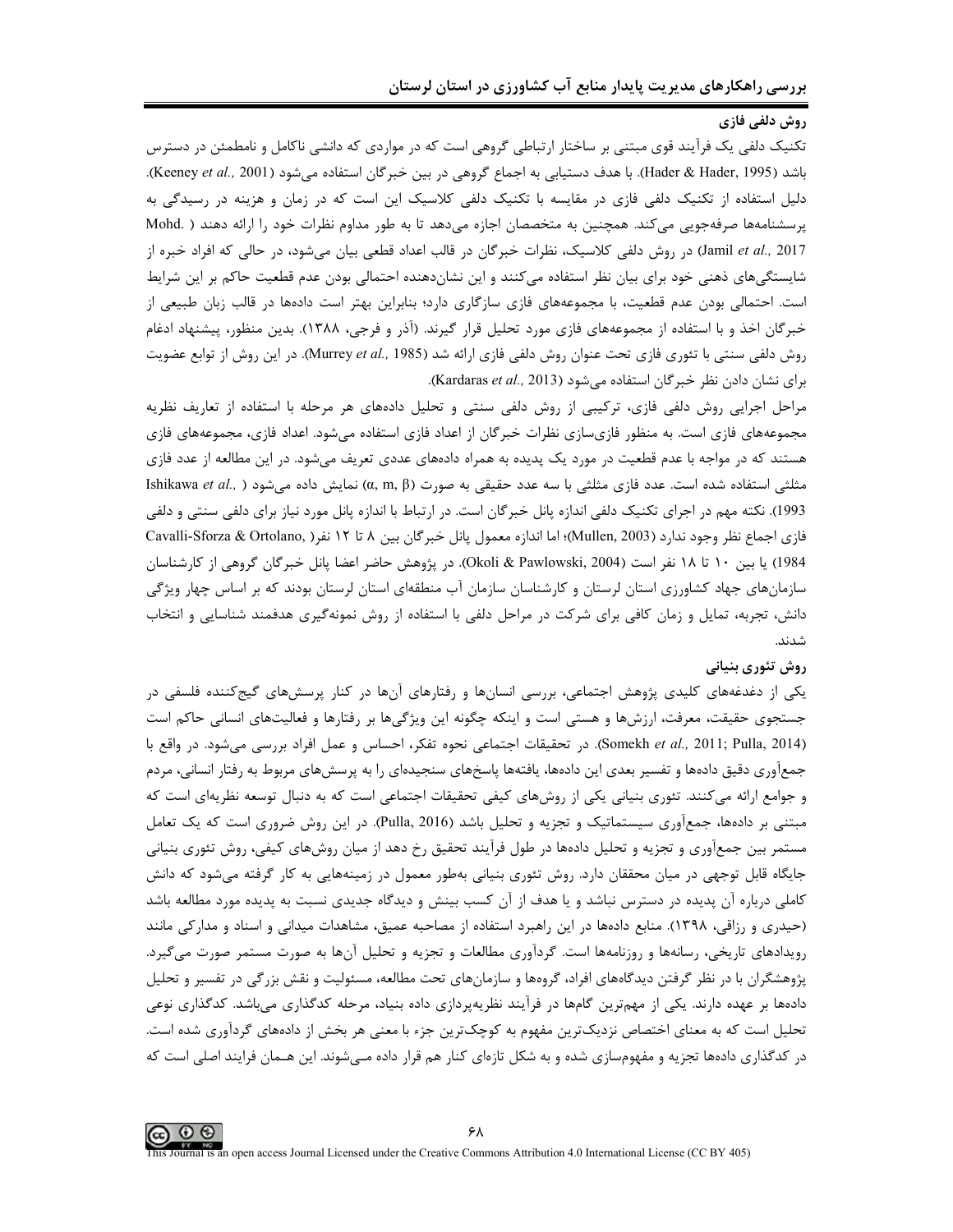طی آن نظریه بر اساس دادهها تدوین میشود. فرآیند کدگذاری از دادهها آغاز میشود و طی فرایند انتزاع به تدوین نظریه منتهی میشود (Hennink et al., 2011).

#### يافتهها و بحث

در بخش توصیفی پانل خبرگان، بیشترین فراوانی خبرگان مربوط به کارشناسان سازمان جهاد کشاورزی با هفت نفر و اعضای هیئتعلمی دانشگاه با سه نفر بود. مرکز تحقیقات کشاورزی، اداره کل منابع طبیعی و آبخیزداری و فرمانداری، هرکدام با یک کارشناس و دانشجوی دکتری و محقق در این زمینه نیز با دو نفر، ردههای بعدی را از نظر تعداد کارشناس به خود اختصاص دادند. (جدول ١).

| سابقه             |                       |               |                                       |                     |             |
|-------------------|-----------------------|---------------|---------------------------------------|---------------------|-------------|
| کار               | رشته تحصيلى           | سطح تحصيلات   | محل خدمت                              | جایگاه سازمانی      | كد متخصص    |
| ۶                 | توسعه روستايي         | دكترى         | دانشگاه                               | عضو هيئتعلمى        | $E_{1}$     |
| ۱۶                | مهندسی منابع آب       | كارشناسى ارشد | جهاد كشاورزى                          | كارشناس مسئول       | $E_2$       |
| ٧                 | باغبانى               | كارشناسى ارشد | جهاد كشاورزي                          | كارشناس             | $E_{3}$     |
| ۲۲                | ترويج و أموزش كشاورزي | كارشناسى ارشد | جهاد كشاورزى                          | كارشناس ترويج       | Е4          |
| $\mathsf{r}$      | توسعه كشاورزي         | دكترى         | دانشگاه                               | دانشجوي دكترى       | $E_{\rm K}$ |
| $\mathsf{r}\cdot$ | توسعه روستايي         | دكترى         | دانشگاه                               | عضو هيئتعلمى        | $E_{\rm g}$ |
| ٣                 | مهندسی منابع آب       | دكترى         | دانشگاه                               | دانشجوي دكترى       | E.          |
| ٢                 | مهندسی منابع آب       | دكترى         | دانشگاه                               | مسئول أزمايشگاه     | $E_{\rm B}$ |
| ۲۶                | اقتصاد كشاورزي        | كارشناسى      | مرکز تحقیقات کشاورزی و منابع<br>طبيعي | كارشناس تحقيقات     | E.,         |
| ۵                 | توليدات گياهي         | كارشناسى ارشد | جهاد كشاورزي                          | كارشناس             | $E_{10}$    |
| ۱۸                | زراعت                 | کارشناسی ارشد | جهاد كشاورزي                          | مديريت جهاد كشاورزي | $E_{11}$    |
| ۲۵                | خاکشناسی              | كارشناسى ارشد | جهاد كشاورزي                          | کارشناس آب و خاک    | $E_{12}$    |
| $\gamma$          | خاکشناسی              | كارشناسى ارشد | اداره آب و خاک                        | کارشناس آب و خاک    | $E_{13}$    |
| ۵                 | توسعه كشاورزي         | دكترى         | دانشگاه                               | هيئتعلمى            | $E_{14}$    |
| ٧                 | أبخيزداري             | كارشناسى ارشد | منابع طبيعي و أبخيزداري               | كارشناس             | $E_{15}$    |
| $\lambda$         | جنگلداری              | كارشناسى ارشد | فرمانداري                             | كارشناس             | $E_{16}$    |

#### جدول ۱– مشخصات اعضا پانل خبرگان در زمینه مدیریت منابع آب کشاورزی

### نتایج حاصل از رویکرد تئوری بنیانی

تحلیل دادههای میدانی شامل مصاحبهها و پرسشنامههای باز به روش تئوری بنیانی و طی سه روش کدگذاری باز، محوری و انتخابی انجام شد. در مرحله کدگذاری باز، متن مصاحبهها و پرسشنامهها به طور عمیق مورد بررسی قرار گرفت و ۴۵ مقوله اولیه شناسایی شد. در مرحله کدگذاری محوری، بین مقولههای فرعی شناسایی شده ارتباط برقرار شد و مقولهها در قالب نه مقوله محوری و در نهایت در چهار مفهوم اصلی دستهبندی شدند (جدول ۲).

پس از مشخص شدن تعداد پاسخهای داده شده به راهکارهای مدیریت پایدار منابع آب کشاورزی در مرحله اول، در گام آموزش و فرهنگسازی، راهکار آموزش کشاورزان در زمینه پذیرش الگوی کشت متناسب با مدیریت بهتر آب و با توجه به پتانسیل منطقه با میانگین فازیزدایی (۱٬۶۷۵۷)، در گام حمایتی- نهادی راهکار حمایت همه جانبه از ایدههای نوآورانه در زمینه کاهش مصرف آب در بخش کشاورزی با میانگین فازیزدایی (۰/۷۰۳۱)، در گام اقتصادی راهکار تغییر الگوی کشت و تغییر پوشش گیاهی برای مدیریت بهتر منابع آب زیرزمینی با میانگین فازی;دایی (۱۴۹۹۴۰) و در نهایت در گام تکنولوژیکی راهکار احداث ایستگاههای پخش سیلاب برای تغذیه آبخوانها و آبهای زیرزمینی و فعالیتهای آبخیزداری مناسب با میانگین فازیزدایی (۰/۶۲۵) مهمترین راهکارها در هر گام از نظر کارشناسان در این مرحله بودند. سایر نتایج به شرح جدول ۳ میباشد.

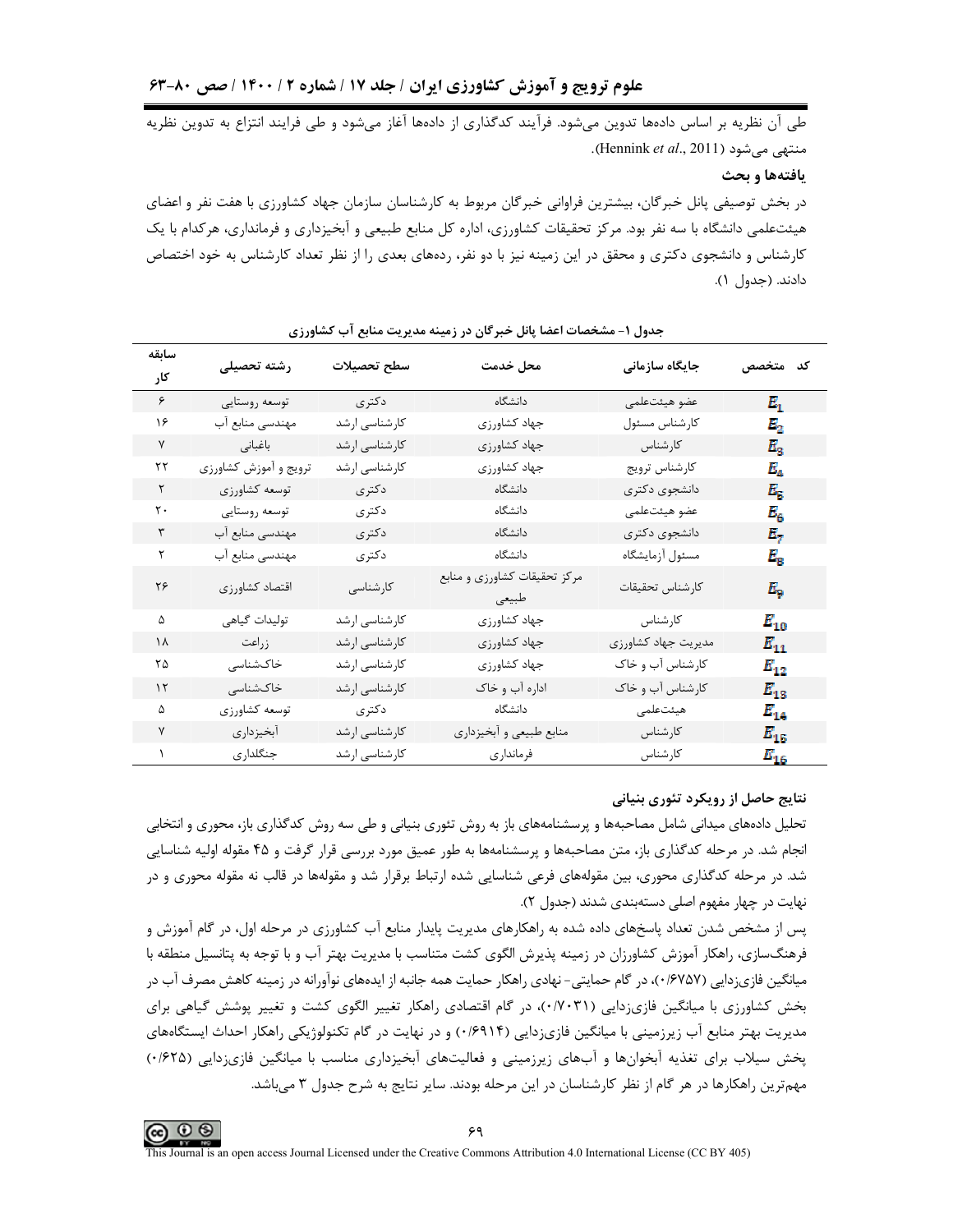|  |  |  |  | بررسی راهکارهای مدیریت پایدار منابع آب کشاورزی در استان لرستان |  |  |  |  |  |  |  |  |
|--|--|--|--|----------------------------------------------------------------|--|--|--|--|--|--|--|--|
|--|--|--|--|----------------------------------------------------------------|--|--|--|--|--|--|--|--|

| كدگذارى      | كدگذارى        | فراواني   | مقولههای استخراج شده در مرحله کدگذاری باز                                                                                                                                            |
|--------------|----------------|-----------|--------------------------------------------------------------------------------------------------------------------------------------------------------------------------------------|
| انتخابى      | محورى          | ٣         |                                                                                                                                                                                      |
|              | أموزش و ترغيب  | $\lambda$ | آموزش در زمینه تغییر الگوی مصرف مواد غذایی روستاییان، (مصرف کمتر گوشت و فرآوردههای گوشتی)<br>آموزش و ترغیب کشاورزان به استفاده از نایلون در سطح خاک جهت جلوگیری از تبخیر زیاد آب خاک |
|              |                | $\gamma$  | آموزش و متقاعد كردن كشاورزان براى استفاده از تسهيلات موجود جهت احداث گلخانه براى مديريت                                                                                              |
|              |                |           | بهتر منابع آب                                                                                                                                                                        |
|              |                | ١.        | آموزش کشاورزان در زمینه پذیرش الگوی کشت متناسب با مدیریت بهتر آب و با توجه به پتانسیلهای                                                                                             |
|              |                |           |                                                                                                                                                                                      |
| موزشی خرهنگی | أموزش و        | ۱۱        | تربیت مروجان ماهر و توانمند برای تأثیرگذاری بهتر بر رفتار و دانش کشاورزان                                                                                                            |
|              | فرهنگسازي      | $\sf V$   | آگاهسازی مردم از اهمیت فعالیتهای آبخیزداری (احداث سدها، سدهای خاکی، بندهای خاکی و غیره)                                                                                              |
|              |                | ۶         | تقویت ادراک کشاورزان از بحران کم آبی از طریق ارائه آموزشهای مدیریت منابع آب                                                                                                          |
|              |                | ٨         | کشت محصولات مناسب با منطقه که آب کمتری مصرف میکنند از طریق کشاورزان پیشرو جهت                                                                                                        |
|              |                |           | آموزش كشاورزان ديگر                                                                                                                                                                  |
|              | قانونى-نهادى   | ۵         | تدابیر لازم برای عدم جداسازی مدیریت آب و خاک در سازمان جهاد کشاورزی                                                                                                                  |
|              |                | ٣         | پیگیری مجوز برداشت حق آبه از رودخانههای موجود در استان لرستان                                                                                                                        |
|              |                | ۵         | جلوگیری از حفر چاههای غیرمجاز                                                                                                                                                        |
|              |                | ٧         | بهینهسازی حکمرانی آب                                                                                                                                                                 |
|              |                | ۱۰        | مشارکت دادن کشاورزان در سیاستهای تدوین شده در زمینه مدیریت منابع آب                                                                                                                  |
|              |                | ۶         | توجه به میزان درآمد کشاورزان در اعمال سیاستهای مدیریت آب یا ایجاد اشتغال غیر کشاورزی برای                                                                                            |
|              |                |           | كشاورزان خردهپا                                                                                                                                                                      |
|              | حمايتى-توليدى  | ۱۱        | رعایت تناسب بین آب و میزان زمین زیر کشت توسط روستاییان                                                                                                                               |
|              |                | ٣         | حمایت کامل از توسعه کشت ارقام کم آب بر در حوزه بازاریابی و فروش                                                                                                                      |
|              |                | ٣         | حمایت کامل از توسعه کشت ارقام کم آب بر در حوزه سیاست گذاری                                                                                                                           |
|              |                | ٣         | حمایت کامل از توسعه کشت ارقام کم آب بر در حوزه تأمین نهادههای تولید در هر سه مرحله کاشت،                                                                                             |
|              |                |           | داشت و برداشت                                                                                                                                                                        |
|              |                | ٣         | حمایت کامل از توسعه کشت ارقام کم آب بر در حوزه آموزش کشاورزان                                                                                                                        |
|              |                | ۱۲        | حمایت همهجانبه از ایدههای نوآورانه در زمینه کاهش مصرف آب در بخش کشاورزی                                                                                                              |
|              |                | ۱۳        | تغییر الگوی کشت و تغییر پوشش گیاهی برای مدیریت بهتر منابع آب زیرزمینی                                                                                                                |
|              |                | ٧         | استفاده از لولههای پلیاتیلن در آبرسانی به زمینهای کشاورزی                                                                                                                            |
|              |                | ٩         | کشت محصولات کم آببر و خرید آن از کشاورزان به قیمت تضمینی جهت جلوگیری از کشت گیاهان                                                                                                   |
|              | مديريت اقتصادى |           | اب بر                                                                                                                                                                                |
|              | مزرعه          | ۶         | کشت سبزی و صیفی از فضای باز به فضای بسته جهت بهرهوری بهتر آب                                                                                                                         |
|              |                | ۱۲        | کشت گیاهان دارویی با نیاز آبی کم یا کشت نشایی                                                                                                                                        |
| اقتصادى      |                | ٢         | توزیع دیجیتالی آب (نصب کنتور آب روی چاهها)                                                                                                                                           |
|              |                | ٨         | قطرهای نمودن آبیاری باغات در استان                                                                                                                                                   |
|              | خصوصی سازی     | ۴         | واگذاری ایستگاههای پمپاژ به بخش خصوصی جهت نگهداری و مرمت و فروش آب به کشاورزان                                                                                                       |
|              |                | ۵         | واگذاری بخشی از مسئولیتهای مدیریت منابع آب از جهاد کشاورزی به بخش خصوصی                                                                                                              |
|              | اقتصادی و      | ٧         | توجه به مدیریت آب مجازی و جلوگیری از خروج آب مجازی از استان در قالب کشت محصولات آب بر                                                                                                |
|              | سرمايەگذارى    | $\lambda$ | افزایش بهرەورى اقتصادى آب                                                                                                                                                            |
|              |                | ۴         | تزریق سرمایه برای تجهیز و نوسازی تجهیزات آب سانی                                                                                                                                     |
|              |                | ۶         | ایجاد و در نظر گرفتن اعتبارات برای قناتها برای ترمیم و بهرهبرداری مجدد                                                                                                               |

# جدول ۲- نتایج حاصل از رویکرد تئوری بنیانی

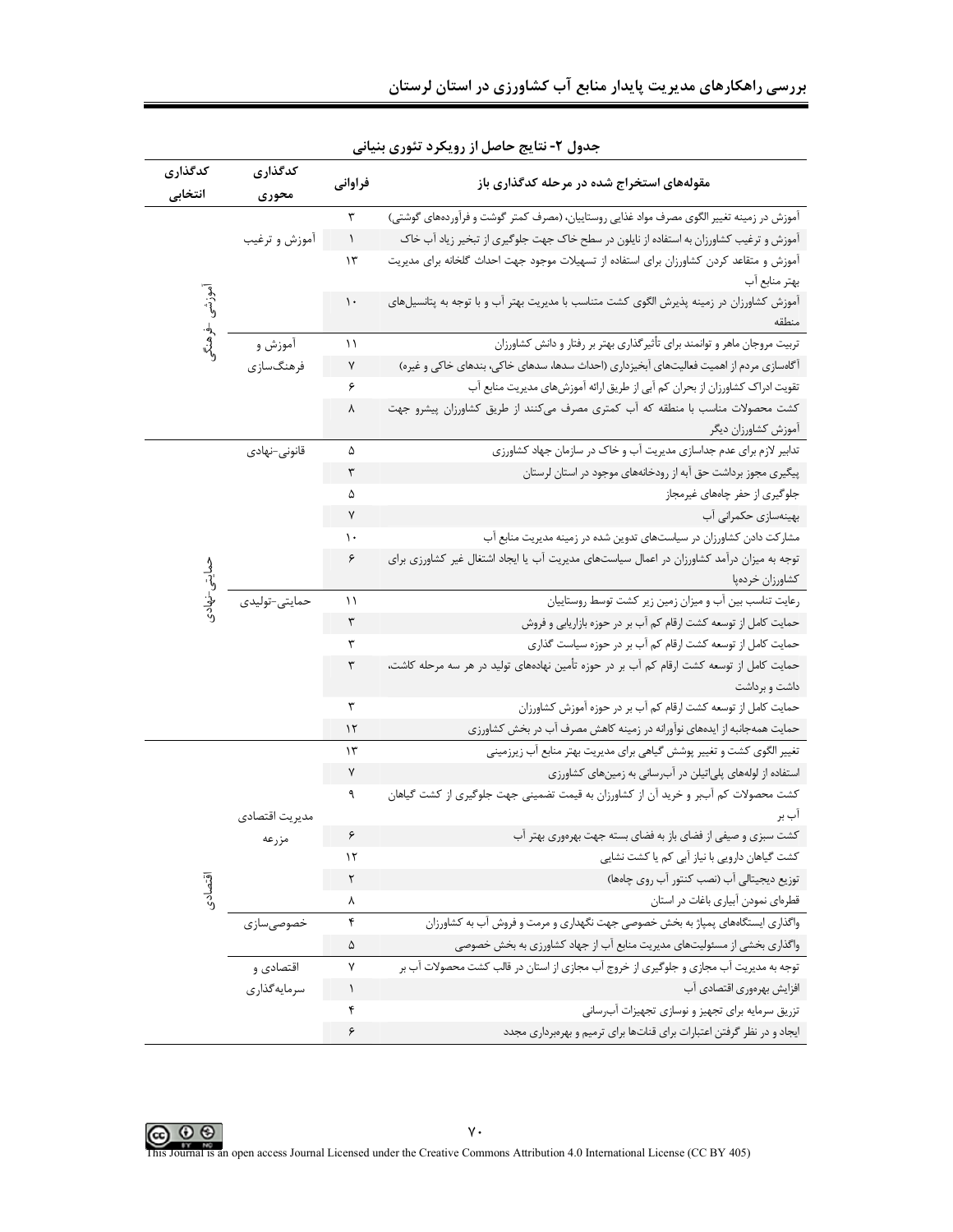| علوم ترویج و آموزش کشاورزی ایران / جلد ۱۷ / شماره ۲ / ۱۴۰۰ / صص ۸۰-۶۳ |  |  |
|-----------------------------------------------------------------------|--|--|
|-----------------------------------------------------------------------|--|--|

|                    |                  |               | ادامه جدول ۲                                                                          |
|--------------------|------------------|---------------|---------------------------------------------------------------------------------------|
| كدگذارى<br>انتخابى | كدگذارى<br>محورى | فراواني       | مقولههای استخراجشده در مرحله کدگذاری باز                                              |
|                    |                  |               | احداث ایستگاههای پخش سیلاب برای تغذیه آبخوانها و آبهای زیرزمینی و فعالیتهای آبخیزداری |
|                    |                  |               | مناسب                                                                                 |
|                    | فنى-تكنولوژيكى   |               | استفاده از آبهای یکبار تصفیهشده برای کشاورزی (آب حاصل از شستن ظرفها و حمام)           |
|                    |                  |               | ایجاد حفرههایی در خاک در عمقهای مشخص برای نگهداشت آب حاصل از ریزشهای زمستانی          |
|                    |                  |               | استفاده از نرمافزارها و اپلیکیشنهای اندازهگیری مقدار آب مصرفی گیاه                    |
|                    |                  |               | اجرای سیستم آبیاری قطرهای از قسمت زیرین خاک یا ریشه گیاه                              |
| تكنولوژيكم         |                  | ٢             | قرار دادن پمپهای مخصوص و مشخص بر روی قناتها برای استفاده و بهرەوری آب در فصول مناسب   |
|                    |                  |               | برحسب نياز                                                                            |
|                    |                  |               | عملیات لولهگذاری صحیح در خاک جهت جلوگیری از تغییرات بافت خاک                          |
|                    |                  | ٩             | احداث و گسترش شبکههای آبیاری زهکشی در مناطقی از استان که نیاز به زهکشی دارند          |
|                    | فنى-مديريتى      | $\mathcal{L}$ | توسعه و مدیریت بهتر ایستگاههای پمپاژ موجود (چه باغی و چه زراعی)                       |
|                    |                  | ۱۱            | اجرای سیستمهای مختلف تحتفشار در هر منطقه از استان متناسب با توپوگرافی و سرانه زمین    |
|                    |                  |               | به کار گیری روشهایی برای جلوگیری از تغییرات و فرسایش خاک در اثر عملیات لولهگذاری آب   |

|               | جدول ۳- نتایج شمارش پاسخهای نظرسنجی و اولویتبندی میانگین دیدگاههای خبرگان حاصل از نظرسنجی مرحله اول                                                                  |           |                              |        |                                              |  |  |  |  |  |
|---------------|----------------------------------------------------------------------------------------------------------------------------------------------------------------------|-----------|------------------------------|--------|----------------------------------------------|--|--|--|--|--|
| گامها         | راهكارها                                                                                                                                                             | β         | m                            | α      | فازیزدایی                                    |  |  |  |  |  |
|               | آموزش کشاورزان در زمینه پذیرش الگوی کشت متناسب با مدیریت بهتر آب و با<br>توجه به پتانسیل منطقه                                                                       | .19       | .19.57                       | 19997  | .19YAY                                       |  |  |  |  |  |
|               | تقویت ادراک کشاورزان از بحران کم آبی از طریق ارائه آموزشهای مدیریت منابع آب                                                                                          | .19       | .1110                        | .1970  | .19011                                       |  |  |  |  |  |
|               | کشت محصولات مناسب با منطقه که آب کمتری مصرف میکنند از طریق<br>كشاورزان پيشرو جهت آموزش كشاورزان ديگر                                                                 | .19       | .70097                       | .19.97 | .198.9                                       |  |  |  |  |  |
| હે            | آموزش و متقاعد کردن کشاورزان برای استفاده از تسهیلات موجود جهت احداث<br>گلخانه برای مدیریت بهتر منابع آب                                                             | .199AY    | .11170                       | .10970 | .19.10                                       |  |  |  |  |  |
| خرهنگ         | تربیت مروجان ماهر و توانمند برای تأثیرگذاری بهتر بر رفتار و دانش کشاورزان                                                                                            | .797V     | $.1Y$ $\wedge$               | .70717 | .70Y.7                                       |  |  |  |  |  |
| اموزش         | آگاهسازی مردم از اهمیت فعالیتهای آبخیزداری (احداث سدها، سدهای خاکی،<br>بندهای خاکی و غیره)                                                                           | .1951A    | $\cdot$ / $\vee$ $\triangle$ | ۰۱۵    | ۰/۵۴۲۹                                       |  |  |  |  |  |
|               | آموزش و ترغیب کشاورزان به استفاده از نایلون در سطح خاک جهت جلوگیری از<br>تبخیر زیاد آب خاک                                                                           | .1154V    | .19.97                       | .77097 | .781Y9                                       |  |  |  |  |  |
|               | آموزش در زمینه تغییر الگوی مصرف مواد غذایی روستاییان، (مصرف کمتر گوشت<br>و فرآوردههای گوشتی)                                                                         | .70717    | .77117                       | .797   | .71Y1A                                       |  |  |  |  |  |
|               | حمایت همه جانبه از ایدههای نوآورانه در زمینه کاهش مصرف آب در بخش<br>كشاورزى                                                                                          | $\lambda$ | .197V                        | .191V  | $\cdot$ / $\vee$ $\cdot$ $\uparrow$ $\wedge$ |  |  |  |  |  |
|               | حمایت کامل از توسعه کشت ارقام کم آب بر در حوزه تأمین نهادههای تولید در هر<br>سه مرحله کاشت، داشت و برداشت                                                            | .19       | .1951A                       | .19Y1A | .191YQ                                       |  |  |  |  |  |
| حمايتی –نهادی | جلوگیری از حفر چاههای غیرمجاز                                                                                                                                        | .7901     | .19.57                       | .19Y1A | .19110                                       |  |  |  |  |  |
|               | حمایت کامل از توسعه کشت ارقام کم آب بر در حوزه سیاستگذاری                                                                                                            | .199AN    | .19.57                       | .19097 | .19Y1A                                       |  |  |  |  |  |
|               | حمایت کامل از توسعه کشت ارقام کم آب بر در حوزه بازاریابی و فروش                                                                                                      | ۰/۹۸۴۳    | .119.8                       | .199.9 | .1994.                                       |  |  |  |  |  |
|               | حمایت کامل از توسعه کشت ارقام کم آب بر در حوزه آموزش کشاورزان                                                                                                        | .79       | .1110                        | .1970  | .19011                                       |  |  |  |  |  |
|               | توجه به میزان درآمد کشاورزان در اعمال سیاستهای مدیریت آب یا ایجاد اشتغال غیر<br>کشاورزی برای کشاورزان خردهپا به جهت اینکه فشار کمتری به منابع آب کشاورزی<br>وارد شود | .7901     | .7111                        | .70Y   | .19.97                                       |  |  |  |  |  |



**CO O O**<br>This Journal is an open access Journal Licensed under the Creative Commons Attribution 4.0 International License (CC BY 405)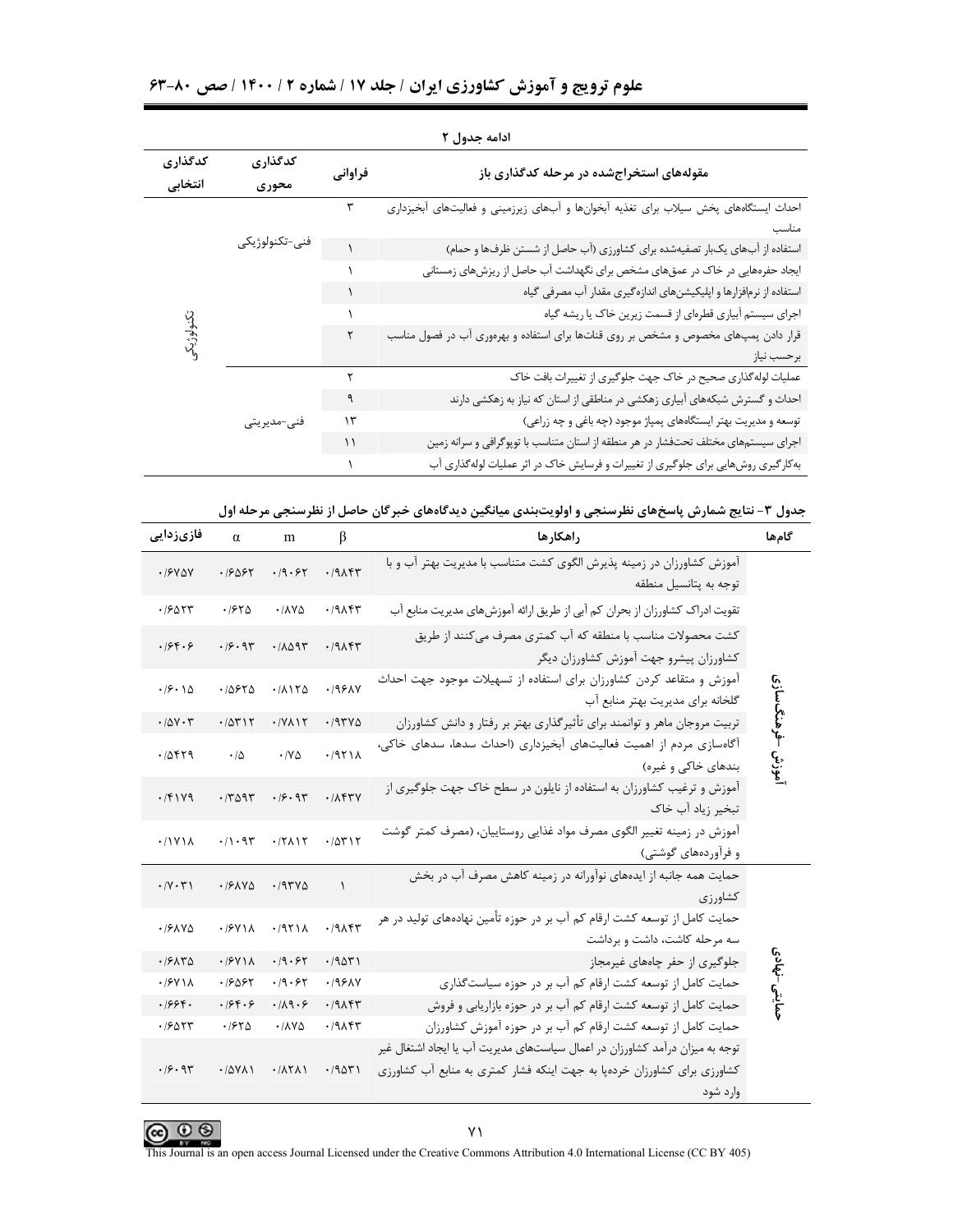| فازىزدايى                              | $\alpha$           | m                                            | $\beta$                                   | راهكارها                                                                                                                                     | گامها        |
|----------------------------------------|--------------------|----------------------------------------------|-------------------------------------------|----------------------------------------------------------------------------------------------------------------------------------------------|--------------|
| $\cdot$ /9 $\cdot$ 15                  | .70970             | .71170                                       | $.199 \text{AY}$                          | مشارکت دادن کشاورزان در سیاستهای تدوین شده در زمینه مدیریت منابع آب                                                                          |              |
| ۰/۵۸۵۹                                 | ٠١۵۴۶٨             | $\cdot$ / $\vee$ 9.6 $\wedge$                | ۰/۹۵۳۱                                    | رعایت تناسب بین آب و میزان زمین زیر کشت توسط روستاییان                                                                                       |              |
| .70YFT                                 | .70717             | $.7Y$ $\wedge$                               | .7901                                     | بهینهسازی حکمرانی آب                                                                                                                         | حمايتى-نهادى |
| $\cdot$ /۴۵۷۰                          | .79.57             | 1654-                                        | ۱۸۵۹۳.                                    | پیگیری مجوز برداشت حق آبه از رودخانههای موجود در استان لرستان در سطوح                                                                        |              |
|                                        |                    |                                              |                                           | مختلف تصمیم گیری ملی                                                                                                                         |              |
| $\cdot$ /۳۷۵                           | .77170             | .70717                                       | $\cdot$ / $\vee$ $\wedge$ $\wedge$ $\vee$ | تدابیر لازم برای عدم جداسازی مدیریت آب و خاک در سازمان جهاد کشاورزی                                                                          |              |
| .19914                                 | .19Y1A             | .7971A                                       | $\lambda$                                 | تغییر الگوی کشت و تغییر پوشش گیاهی برای مدیریت بهتر منابع آب زیرزمینی                                                                        |              |
| .184.9                                 | .79.97             | ۰/۸۵۹۳                                       | .79                                       | قطرهای نمودن آبیاری باغات در استان                                                                                                           |              |
| ۰/۶۳۶۷                                 | .79.97             | .70097                                       | .199AY                                    | سرمایه (بالا تزریق بردن درجه مکانیزاسیون، استفاده از تجهیزات پیشرفته آبیاری و                                                                |              |
|                                        |                    |                                              |                                           | هم روشهای آبیاری) تجهیزات آبرسانی                                                                                                            |              |
| .79.09                                 | .70Y <sub>1</sub>  | .7111                                        | .797V                                     | كشت محصولات كمآب بر و خريد آن از كشاورزان به قيمت تضميني جهت                                                                                 |              |
|                                        |                    |                                              |                                           | جلوگیری از کشت گیاهان آببر                                                                                                                   |              |
| .70999                                 | .70970             | .71170                                       | ۰/۹۵۳۱                                    | ایجاد و در نظر گرفتن اعتبارات برای قناتها برای ترمیم و بهرهبرداری مجدد                                                                       |              |
| .70Y                                   | ٠١۵۴۶٨             | $\cdot$ / $\vee$ 9.6 $\wedge$                | .7971                                     | توزیع دیجیتالی آب (نصب کنتور آب روی چاهها)                                                                                                   |              |
| 73964.                                 | .70717             | $\cdot$ / $\vee$ $\wedge$ $\wedge$ $\vee$    | .7971                                     | کشت سبزی و صیفی از فضای باز به فضای بسته جهت بهرهوری بهتر آب                                                                                 |              |
| 1554ء)                                 | .10105             | .11909                                       | .1971A                                    | توجه به مدیریت آب مجازی و جلوگیری از خروج آب مجازی از استان در قالب کشت                                                                      | اقتصادى      |
|                                        |                    |                                              |                                           | محصولات اب بر                                                                                                                                |              |
| ۰/۵۴۶۸                                 | $\cdot/\Delta$     | $\cdot$ / $\vee$ $\triangle$                 | ۱۹۳۷۵                                     | استفاده از لولههای پلیاتیلن در آبرسانی به زمینهای کشاورزی                                                                                    |              |
| $\cdot/\Delta$ $\cdot$ $\vee$ $\wedge$ | .1591V             | $\cdot$ /Y \ $\lambda$ Y                     | ۰/۸۷۵                                     | کشت گیاهان دارویی با نیاز آبی کم یا کشت نشایی                                                                                                |              |
| .70.79                                 | $\cdot$ $50^\circ$ | $\cdot$ / $\vee$ $\cdot$ $\uparrow$ $\wedge$ | .19.57                                    | افزایش بهرهوری اقتصادی آب (میزان درآمد حاصله کشت از مقدار مشخص مصرف                                                                          |              |
|                                        |                    |                                              |                                           | آب)                                                                                                                                          |              |
| $\cdot$ /۴۱۰۱                          | .7097              | .70Y                                         | $.7Y$ $\wedge$ $\wedge$                   | واگذاری ایستگاههای پمپاژ به بخش خصوصی جهت نگهداری و مرمت و فروش آب به                                                                        |              |
|                                        |                    |                                              |                                           | كشاورزان                                                                                                                                     |              |
| ۰/۴۰۶۲                                 | .7797              | .70970                                       | .71170                                    | واگذاری بخشی از مسئولیتهای مدیریت منابع آب از جهاد کشاورزی به بخش                                                                            |              |
|                                        |                    |                                              |                                           | خصوصی                                                                                                                                        |              |
| .7570                                  | .7097V             | . <i>I</i> IF TV                             | .199AY                                    | احداث ایستگاههای پخش سیلاب برای تغذیه آبخوانها و آبهای زیرزمینی و                                                                            |              |
|                                        |                    |                                              |                                           | فعاليتهاى آبخيز دارى مناسب                                                                                                                   |              |
| .79177                                 | .7011              | ۰/۸۲۸۱                                       | ۰/۹۶۸۷                                    | اجرای سیستم آبیاری قطرهای از قسمت زیرین خاک یا ریشه گیاه                                                                                     |              |
| .70999                                 | .70570             | .71170                                       | .7901                                     | ایجاد حفرههایی در خاک در عمقهای مشخص برای نگهداشت آب حاصل از                                                                                 |              |
|                                        |                    |                                              |                                           | ریزشهای زمستانی برای استفاده در فصول کم آب                                                                                                   |              |
| .70YFT                                 | .70717             | $\cdot$ /YAIT                                | ۰/۹۵۳۱                                    | استفاده از آبهای یکبار تصفیه شده برای کشاورزی (آب حاصل از شستن ظرفها و                                                                       |              |
| .70191                                 | .10591             | $\cdot$ / $\vee$ 9. $\times$                 | .199AY                                    | حمام)<br>توسعه و مدیریت بهتر ایستگاههای یمیاژ موجود                                                                                          |              |
|                                        |                    |                                              |                                           |                                                                                                                                              |              |
| $\cdot$ /00 $\cdot$ Y                  | .10109             | .11909                                       | .19.57                                    | احداث و گسترش شبکههای آبیاری زهکشی در مناطقی از استان که نیاز به زهکشی                                                                       | تكنولوژيكى   |
|                                        |                    |                                              |                                           | دار ند                                                                                                                                       |              |
| .7859                                  | $\cdot/\Delta$     | $.7Y$ ۳۴۳                                    | .1971A                                    | اجرای سیستمهای مختلف تحت فشار در هر منطقه از استان متناسب با توپوگرافی و                                                                     |              |
| $\cdot$ /۴ $\wedge$ $\cdot$ ۴          | .7511              |                                              |                                           | سرانه زمین                                                                                                                                   |              |
|                                        |                    | .19057                                       | $\cdot/\lambda$ 9.8                       | استفاده از نرمافزارها و اپلیکیشنهای اندازه گیری مقدار آب مصرفی گیاه<br>به کارگیری روشهایی برای جلوگیری از تغییرات و فرسایش خاک در اثر عملیات |              |
| $\cdot$ /۴۸ $\cdot$ ۴                  | .757V              | .79Y1A                                       | .1157V                                    | لوله گذاری آب در زمینهای آبیاری تحت فشار                                                                                                     |              |
| .78479                                 | .7511              | ٠١۶۵۶٢                                       | .7801                                     | عملیات لوله گذاری صحیح در خاک جهت جلوگیری از تغییرات بافت خاک                                                                                |              |
|                                        |                    |                                              |                                           | قرار دادن پمپهای مخصوص و مشخص بر روی قنوات برای استفاده و بهرهوری آب                                                                         |              |
| $\cdot$ /۴۵۷.                          | .14.57             | .194.9                                       | $\cdot$ / $\wedge$ $\uparrow$ $\vee$      | در فصول مناسب برحسب نياز                                                                                                                     |              |

ادامه جدول ۳



This Journal is an open access Journal Licensed under the Creative Commons Attribution 4.0 International License (CC BY 405)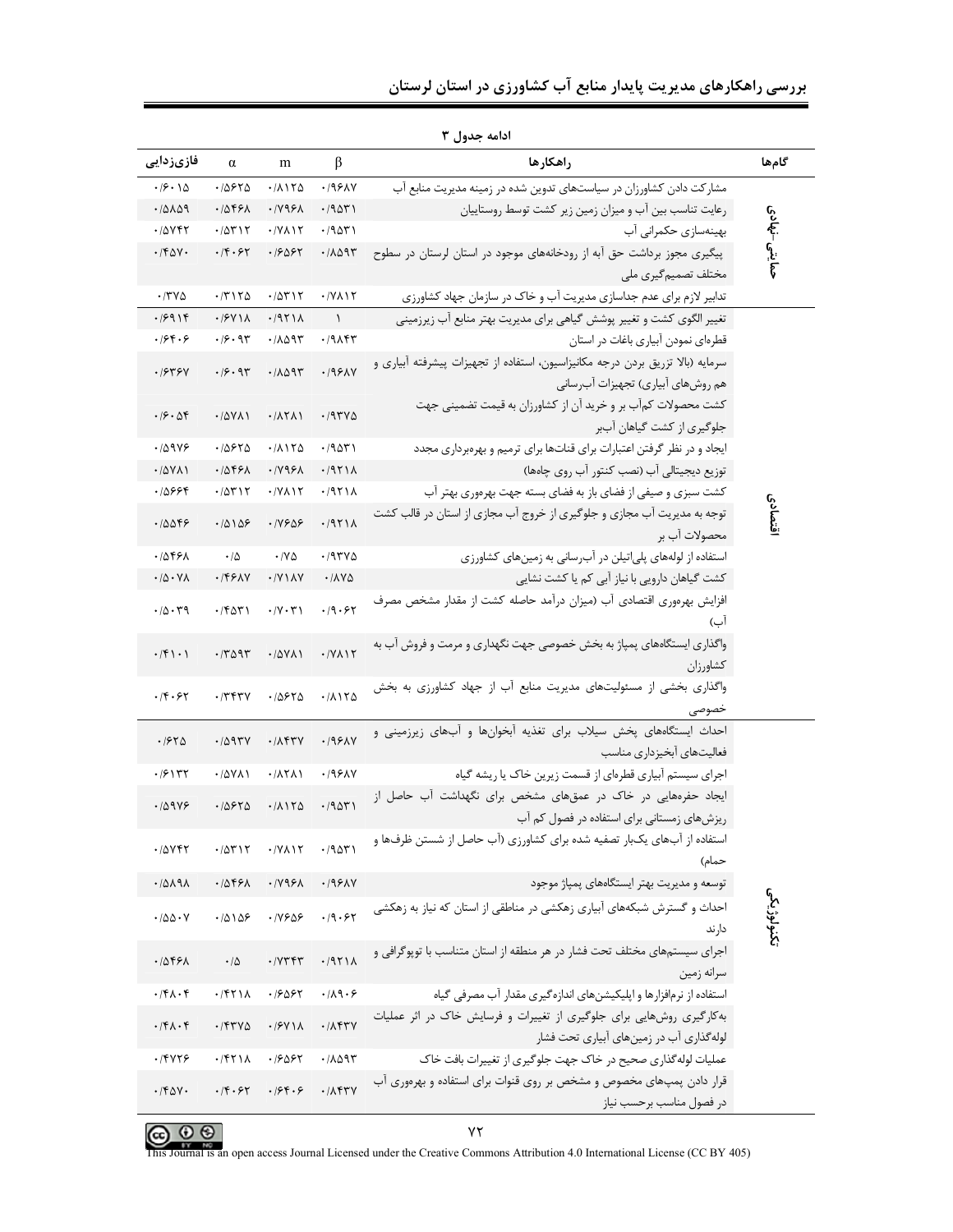پس از انجام مرحله اول نظرسنجي، مؤلفههايي كه نتيجه ميانگين فازيزدايي آنها از ۲۵/۰ كمتر شده حذف گرديده، با اين احتساب با توجه به نتایج به دست آمده، مؤلفه (آموزش در زمینه تغییر الگوی مصرف مواد غذایی روستاییان، مصرف کمتر گوشت و فرآوردههای گوشتی) با میانگین فازی;دایی کمتر از ۰/۲۵ در دور اول، در نظرسنجی مرحله دوم حذف گردید. در نتیجه مرحله دوم نظرسنجی انجام شد تا نتایج هر دو مرحله با هم مقایسه شود و نتیجه نهایی مشخص شود.

همچنین پس از مشخص شدن تعداد پاسخهای داده شده به راهکارهای مدیریت منابع آب کشاورزی، با توجه به نتایج ارائه شده در جدول ۳، در بعد آموزش و فرهنگسازی راهکار تقویت ادراک کشاورزان از بحران کم آبی از طریق ارائه آموزشهای مدیریت منابع آب با میانگین فازی;دایی (۱۶۴۴۵)، در بعد حمایتی-نهادی راهکار حمایت همه جانبه از ایدههای نوآورانه در زمینه کاهش مصرف آب در بخش کشاورزی با میانگین فازیزدایی (۰/۶۲۸۹)، در بعد اقتصادی راهکار (کشت محصولات کم آببر و خرید آن از کشاورزان به قیمت تضمینی جهت جلوگیری از کشت گیاهان آببر با میانگین فازیزدایی (۰/۶۰۹۳) و در نهایت در بعد تکنولوژیکی راهکار ایجاد حفرههایی در خاک در عمقهای مشخص برای نگهداشت آب حاصل از ریزشهای زمستانی برای استفاده در فصول کم آب با میانگین فازیزدایی (۱۶۵۶۲) به ترتیب مهمترین راهکارها در هر مؤلفه بودند.

همچنین با توجه به نتایج حاصل از جدول ۳، از طرفی نیز مؤلفه حمایتی- نهادی با میانگین کل فازی;دایی (۷۳۲/۰) در اولویت اول از نظر خبرگان قرار گرفت. همچنین مؤلفه تکنولوژیکی با میانگین کل فازیزدایی (۰/۵۶۰۶)، مؤلفه آموزش و فرهنگسازی با میانگین کل فازیزدایی (۱۵۴۴۶) و مؤلفه اقتصادی با میانگین کل فازیزدایی (۱۵۳۹) در رتبههای بعدی قرار گرفتند. همچنین پس از اینکه نظرسنجی هر دو مرحله انجام شد لازم است که اختلاف بین میانگین فازیزدایی شده راهکارهای مدیریت منابع آب کشاورزی، مورد بررسی و تحلیل قرار گیرد. در اینجا برای گرفتن اختلاف میانگین از اعداد گرد نشده استفاده شد. با توجه به دیدگاههای ارائه شده در مرحله اول و مقایسه آن با نتایج مرحله دوم؛ در صورتی که اختلاف بین میانگین فازیزدایی شده در دو مرحله کمتر از ۲۵/۰ باشد، در این صورت فرآیند نظرسنجی متوقف میشود. با توجه به اینکه اختلاف میانگین فازیزدایی شده نظر خبرگان در دو مرحله کمتر از ۰/۲۵ می باشد، خبرگان به اجماع رسیدند و نظرسنجی در این مرحله متوقف شد. سایر نتایج حاصل از میانگین فازی و فازیزدایی عوامل، در مرحله دوم به شرح جدول ۴ ارائه شده است.

| احتلاف<br>ميانگين<br>مرحله ۲ از<br>مرحله ۱ | فازیز دایی | $\alpha$           | m                                            | β                  | راهكارها                                                                                                 | گامها            |
|--------------------------------------------|------------|--------------------|----------------------------------------------|--------------------|----------------------------------------------------------------------------------------------------------|------------------|
| $- \cdot / \cdot \cdot \forall \lambda$    | .19990     | .19.91             | .70097                                       | ١                  | تقویت ادراک کشاورزان از بحران کم ابی از طریق ارائه<br>اموزشهای مدیریت منابع آب                           |                  |
| $-1.59A$                                   | .19719     | .7097V             | .1154V                                       | .19                | آموزش کشاورزان در زمینه پذیرش الگوی کشت متناسب با<br>مدیریت بهتر آب و با توجه به پتانسیلهای منطقه        |                  |
| .7.71                                      | .70087     | .70515             | $.1Y$ $\wedge$                               | .7901              | آگاهسازی مردم از اهمیت فعالیتهای آبخیزداری (احداث<br>سدها، سدهای خاکی، بندهای خاکی و غیره)               |                  |
| $-1.97A$                                   | .10591     | $\cdot$ / $\Delta$ | $\cdot$ / Y $\Delta$                         | .197Y <sub>0</sub> | کشت محصولات مناسب با منطقه که آب کمتری مصرف<br>میکنند از طریق کشاورزان پیشرو جهت آموزش کشاورزان<br>ديگر  | موزش– فرهنگ سازی |
| $-1.19A$                                   | .7011V     | .701Y              | $\cdot$ / $\vee$ $\cdot$ $\uparrow$ $\wedge$ | .1110              | آموزش و متقاعد کردن کشاورزان برای استفاده از تسهیلات<br>موجود جهت احداث گلخانه برای مدیریت بهتر منابع آب |                  |
| $-1.999$                                   | .10.79     | .76071             | .79.71                                       | .19.57             | تربیت مروجان ماهر و توانمند برای تأثیرگذاری بهتر بر رفتار<br>و دانش کشاورزان                             |                  |
| $-108$                                     | .76.77     | .7797V             | .7097V                                       | .11711             | آموزش و ترغیب کشاورزان به استفاده از نایلون در سطح<br>خاک جهت جلوگیری از تبخیر زیاد آب خاک               |                  |
|                                            | .10889     | .10.51             | $.$ / $V$ $V$ $V$ $V$                        |                    | ميانگين مؤلفه ا ۰/۹۲۶۳                                                                                   |                  |

جدول ۴– نتایج شمارش پاسخهای نظرسنجی و اولویتبندی میانگین دیدگاههای خبرگان حاصل از نظرسنجی مرحله دوم



his Journal is an open access Journal Licensed under the Creative Commons Attribution 4.0 International License (CC BY 405)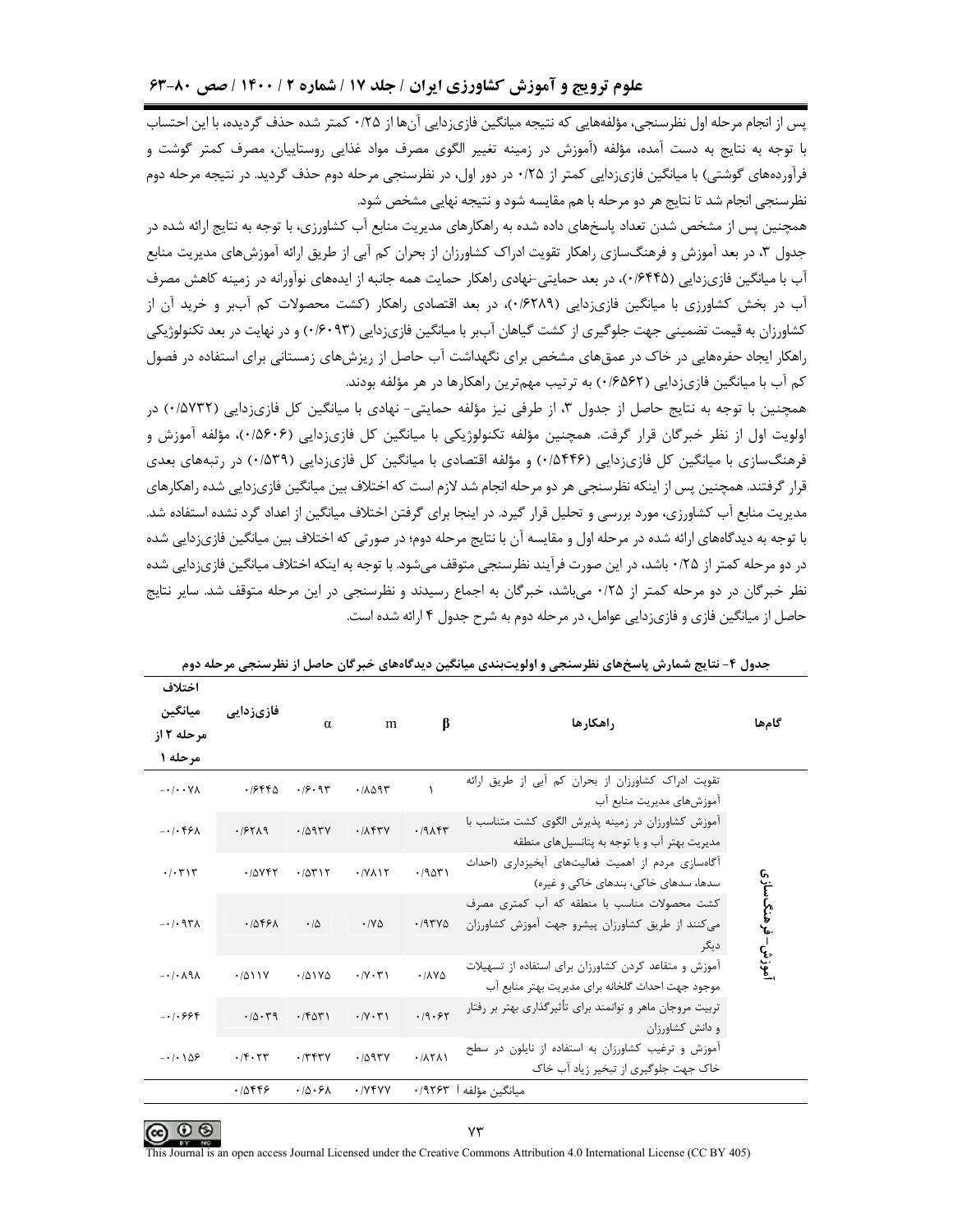| ادامه جدول ۴  |                                                                                                                                                                                                                   |               |                                                |                        |                                      |                                                  |  |  |
|---------------|-------------------------------------------------------------------------------------------------------------------------------------------------------------------------------------------------------------------|---------------|------------------------------------------------|------------------------|--------------------------------------|--------------------------------------------------|--|--|
| گامها         | راهكارها                                                                                                                                                                                                          | β             | m                                              | $\alpha$               | فازیزدایی                            | اختلاف<br>ميانگين<br>مرحله ۲ از<br>مرحله ۱       |  |  |
|               | حمایت همـه جانبـه از ایـدههـای نوآورانـه در زمینـه كـاهش                                                                                                                                                          | .79           | $.1$ $\Lambda$ ۴۳۷                             | .7097V                 | .19719                               | $-1.444$                                         |  |  |
|               | مصرف آب در بخش کشاورزی<br>توجـه بـه ميـزان درآمـد كشـاورزان در اعمـال سياسـتهـاى<br>مدیریت آب یا ایجاد اشتغال غیـر کشـاورزی بـرای کشـاورزان<br>خرده پا به جهت اینکه فشار کمتری بـه منـابع آب کشـاورزی<br>وارد شود | .7901         | $\cdot$ / $V$ $\wedge$ $\wedge$ $\wedge$       | .70717                 | .79177                               | $\cdot/\cdot\cdot$ ٣٩                            |  |  |
|               | جلوگیری از حفر چاههای غیرمجاز                                                                                                                                                                                     | $\cdot$ /19.5 | $\cdot$ / $V$ $V$ $V$ $V$                      | $\cdot/\Delta$         | .99.97                               | $-1.444$                                         |  |  |
|               | حمایت کامل از توسعه کشت ارقام کم آببر در حوزه بازاریـابی<br>و فروش                                                                                                                                                | .199AY        | .71170                                         | ۰/۵۶۲۵                 | $\cdot$ /9 $\cdot$ 15                | $-1.540$                                         |  |  |
|               | حمایت کامـل از توسـعه کشـت ارقـام کـم آب بـر در حـوزه<br>سىاست گذارى                                                                                                                                              | .7901         | $\cdot$ / $\vee$ 96 $\wedge$                   | ۰/۵۴۶۸                 | ۰/۵۸۵۹                               | $-1.109$                                         |  |  |
| حمايتى- نهادى | بهینــهســازی حکمرانــی آب ( اتخــاذ سیاســتهــای مناســب،<br>مدیریت در تمام سطوح، مدیریت کشوری، برای جابـه جـایی و<br>انتقال آب جهت افزايش راندمان                                                               | .797V         | .71170                                         | $\cdot$ / $\Delta$ YA) | $\cdot$ /0 $\Lambda$ ۲.              | $\cdot/\cdot\cdot\gamma$                         |  |  |
|               | رعایت تناسب بین آب و میزان زمین زیر کشت توسط<br>روستاييان                                                                                                                                                         | .199AN        | .7111                                          | $\cdot$ / $\Delta$ YA) | $.70Y$ $($                           | $-\cdot/\cdot\cdot\forall\lambda$                |  |  |
|               | حمایت کامل از توسعه کشت ارقام کم آب بر در حوزه آمــوزش<br>كشاورزان                                                                                                                                                | .199AY        | $\cdot$ / $V$ $\wedge$ $\wedge$ $\wedge$       | .70717                 | $\cdot$ / $\Delta$ YA)               | $-1.144$                                         |  |  |
|               | مشارکت دادن کشاورزان در سیاستهای تدوین شده در<br>زمینه مدیریت منابع آب                                                                                                                                            | .797V         | $\cdot$ / $\vee$ 96 $\wedge$                   | ۰/۵۴۶۸                 | ۰/۵۷۴۲                               | $- \cdot / \cdot \text{Y} \text{Y} \text{Y}$     |  |  |
|               | حمایت کامل از توسعه کشت ارقام کم آب بر در حـوزه تـأمین<br>نهادههای تولید در هر سه مرحله کاشت، داشت و برداشت                                                                                                       | .7901         | $\cdot$ / $V$ $\wedge$ $\wedge$ $\wedge$       | .70717                 | .70YFT                               | $-11157$                                         |  |  |
|               | پیگیری مجوز برداشت حق آبـه از رودخانـه هـای موجـود در<br>استان لرستان در سطوح مختلف تصمیم گیری ملی                                                                                                                | .119.5        | $\cdot$ / $\vee$ $\forall$ $\forall$ $\forall$ | $\cdot/\Delta$         | ۰/۵۳۹۰                               | $\cdot$ / $\cdot$ $\wedge$ $\vee$                |  |  |
|               | تـدابير لازم بـراي عـدم جداســازي مـديريت آب و خــاک در<br>سازمان جهاد کشـاورزی بـه دلیـل نقـش متقابـل ایـن دو در<br>مدیریت منابع آب کشاورزی                                                                      | .71170        | ۰/۵۹۳۷                                         | $\cdot$ /۳۵۹۳          | $\cdot$ /۴۱۴۰                        | $\cdot$ / $\cdot$ $4$                            |  |  |
|               | میانگین گام حمایتی-نهادی                                                                                                                                                                                          | .7977         | $\cdot$ / $\vee$ $\vee$ $\circ$                | $\cdot$ /۴۴            | $\cdot$ / $\Delta$ $\gamma$ $\gamma$ |                                                  |  |  |
|               | کشت محصولات کمآب بر و خرید آن از کشاورزان بـه قیمـت<br>تضمینی جهت جلوگیری از کشت گیاهان آب بر                                                                                                                     | .79071        | $\cdot$ / $\wedge$ $\wedge$                    | ۰/۵۷۸۱                 | .99.97                               | ۰/۰۰۳۹                                           |  |  |
|               | توجه به مدیریت آب مجازی و جلوگیری از خروج آب مجــازی<br>از استان در قالب کشت محصولات آب بر                                                                                                                        | .19           | $\cdot$ / $\vee$ 96 $\wedge$                   | ۰/۵۴۶۸                 | .7097Y                               | $\cdot/\cdot$ $\uparrow$ 9)                      |  |  |
|               | قطرهای نمودن آبیاری باغات در استان                                                                                                                                                                                | $.199\AA$     | ۰/۷۹۶۸                                         | ۰/۵۴۶۸                 | 1/0191                               | $-\cdot/\cdot \Delta \cdot \Lambda$              |  |  |
| اقتصادى       | کشت گیاهان دارویی با نیاز آبی کم یا کشت نشایی                                                                                                                                                                     | .797V         | $\cdot$ / $\vee$ 9.6 $\wedge$                  | ۱۵۴۶۸                  | .7017.                               | $.$ $/$ $.$ $V$ $F$ $T$                          |  |  |
|               | تزریق سرمایه برای تجهیز و نوسازی تجهیزات آبرسانی                                                                                                                                                                  | .797V         | .11909                                         | .70717                 | .70YFT                               | $-1.540$                                         |  |  |
|               | تغییر الگوی کشت و تغییر پوشش گیاهی برای مـدیریت بهتـر<br>منابع آب زيرزميني                                                                                                                                        | .1971A        | $\cdot$ / Y $\wedge$ \ $\vee$                  | .70717                 | .10999                               | $-1159$                                          |  |  |
|               | افزایش بهرەوری اقتصادی آب (میزان درآمد حاصـله کشـت از<br>مقدار مشخص مصرف آب)                                                                                                                                      | .19.57        | $\cdot$ /YA                                    | $\cdot/\Delta$         | .7049.                               | $\cdot$ $\cdot$ $\uparrow$ $\uparrow$ $\uparrow$ |  |  |

بررسی راهکارهای مدیریت پایدار منابع آب کشاورزی در استان لرستان



This Journal is an open access Journal Licensed under the Creative Commons Attribution 4.0 International License (CC BY 405)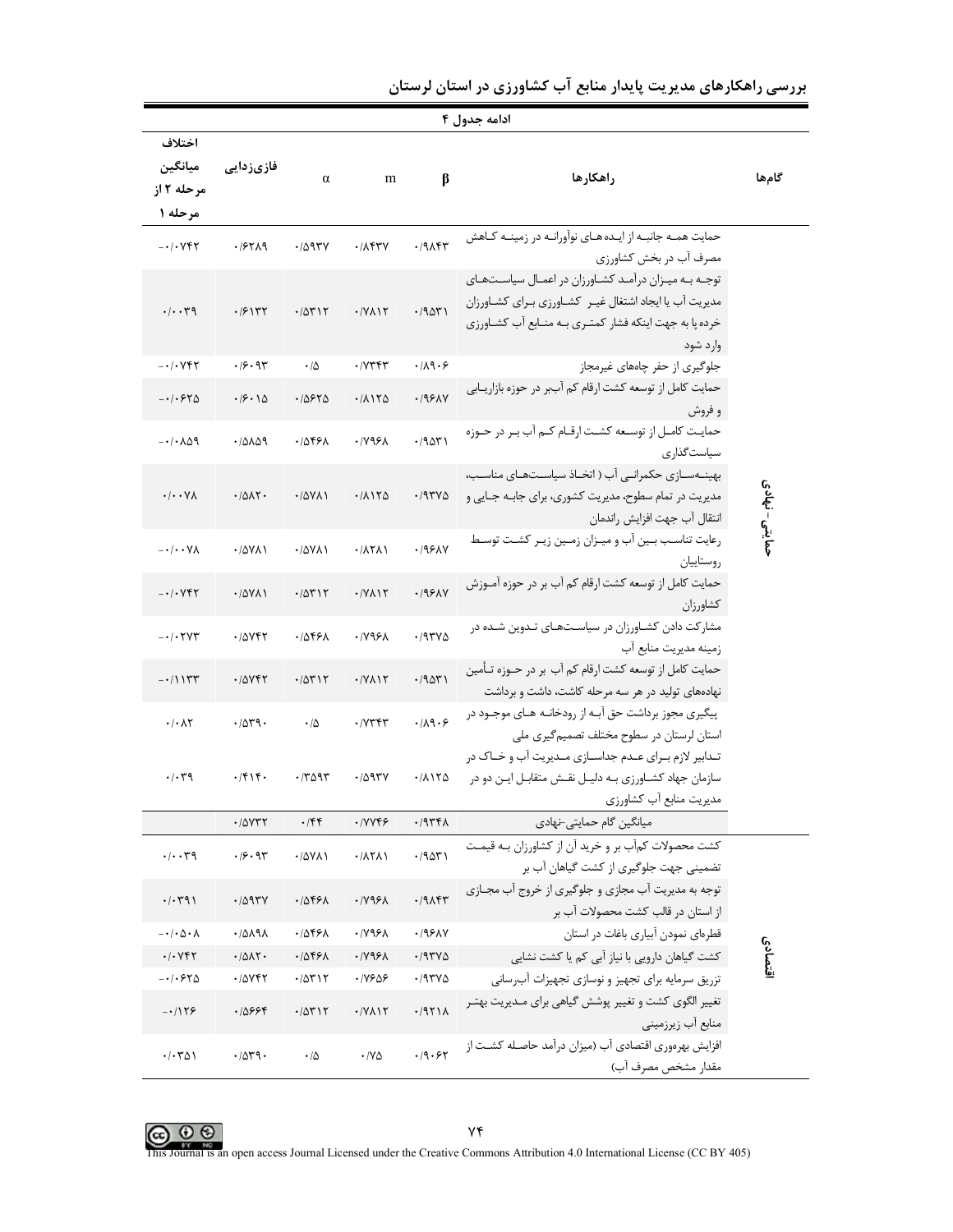|                                                    | ادامه جدول ۴                                 |                           |                                        |                                |                                                                                                                                     |           |  |  |  |
|----------------------------------------------------|----------------------------------------------|---------------------------|----------------------------------------|--------------------------------|-------------------------------------------------------------------------------------------------------------------------------------|-----------|--|--|--|
| اختلاف<br>ميانگين<br>مرحله ۲ از<br>مرحله ۱         | فازیزدایی                                    | $\alpha$                  | m                                      | $\beta$                        | راهكارها                                                                                                                            | گامها     |  |  |  |
| $-108$                                             | .70717                                       | $\cdot$ $/$ ۴ $\wedge$ ۴۳ | $\cdot$ / $\gamma$ $\gamma$ $\gamma$   | .1971A                         | استفاده از لولههای پلیاتیلن در آبرسانی بـه زمـینهـای<br>كشاورزى                                                                     |           |  |  |  |
| $-\cdot/\cdot$ ۴۳                                  | .70577                                       | .79                       | $\cdot$ /Y \ $\lambda$ Y               | $\cdot$ / $\lambda$ Y $\Delta$ | کشت سبزی و صیفی از فضای باز به فضـای بسـته جهـت<br>بهرەورى بهتر آب                                                                  |           |  |  |  |
| $-\cdot/\cdot$ $\vee$ $\cdot \curlyvee$            | $\cdot$ / $\Delta$ $\cdot$ $\vee$ $\wedge$   | $\cdot$ $80^\circ$        | $\cdot$ /Y $\cdot$ $\uparrow$ \        | .1971A                         | توزیع دیجیتالی آب (نصب کنتر آب روی چاهها)                                                                                           |           |  |  |  |
| $-1$ $\cdot$ 94                                    | $\cdot$ $ \mathsf{Y}\wedge\wedge\mathsf{Y} $ | .757V                     | $\cdot$ / $5$ Y \ $\wedge$             | $\cdot$ / $\lambda$ Y $\Delta$ | ایجاد و در نظر گرفتن اعتبارات برای قناتها برای ترمیم و<br>بهرهبردای مجدد                                                            |           |  |  |  |
| .1.499                                             | $\cdot$ /۴۵۷.                                | $\cdot$ /۴۰۶۲             | .1970                                  | .711                           | واگذاری ایستگاههـای پمپـاژ بـه بخـش خصوصـی جهـت<br>نگهداری و مرمت و فروش آب به کشاورزان                                             | اقتصادى   |  |  |  |
| .7.791                                             | .7880                                        | $\cdot$ /٣٩ $\cdot$ ۶     | .49.97                                 | .11711                         | واگذاری بخشـی از مسـئولیتهـای مـدیریت منـابع آب از                                                                                  |           |  |  |  |
|                                                    |                                              |                           |                                        |                                | جهاد کشاورزی به بخش خصوصی                                                                                                           |           |  |  |  |
|                                                    | .7880                                        | $\cdot$ /٣٩ $\cdot$ ۶     | .79.97                                 | .7111                          | میانگین گام اقتصادی                                                                                                                 |           |  |  |  |
| $\cdot$ / $\cdot$ $\Delta$ $\lambda$ $\epsilon$    | ۰۱۶۵۶۲                                       | ۱۶۲۵.                     | ۰/۸۷۵                                  | $\lambda$                      | ایجاد حفرههایی در خاک در عمقهای مشخص برای<br>نگهداشت آب حاصل از ریزشهای زمستانی برای استفاده<br>در فصول کم آب                       |           |  |  |  |
| $\cdot$ / $\cdot$ $\vee$ $\cdot$ $\uparrow$        | .7988                                        | .19.97                    | .70097                                 | $\lambda$                      | استفاده از آبهای یکبار تصفیه شده برای کشاورزی (آب<br>حاصل از شستن ظرفها و حمام)                                                     |           |  |  |  |
| $- \cdot / \cdot \tau \tau \Delta$                 | $\cdot$ /۶ $\cdot$ 15                        | ۱۵۶۲۵.                    | .71170                                 | .199AY                         | احداث ایستگاههای پخش سیلاب برای تغذیه آبخوانهـا و<br>آبهای زیرزمینی و فعالیتهای آبخیزداری مناسب                                     |           |  |  |  |
| $-1$ . $\uparrow$ \r                               | .7015                                        | .78891                    | .1199A                                 | .197Y0                         | اجرای سیستم آبیاری قطرهای از قسمت زیـرین خـاک یـا<br>, پشه گیاه                                                                     |           |  |  |  |
| $\cdot$ / $\cdot$ $\uparrow$ $\uparrow$ $\uparrow$ | .7017.                                       | ۱۵۴۶۸.                    | $\cdot$ / Y $\wedge$ $\wedge$ $\wedge$ | .1971A                         | اجرای سیستمهای مختلف تحت فشـار در هـر منطقـه از<br>استان متناسب با تویوگرافی و سرانه زمین                                           |           |  |  |  |
| - • / • ۵ • ۸                                      | .7079.                                       |                           | $\cdot$ /y $\Delta$                    | .19.57                         | توسعه و مدیریت بهتر ایستگاههای پمپاژ موجود (چه باغی<br>و چه زراعی)                                                                  | ᡐ         |  |  |  |
| $-1.190$                                           | .70717                                       | $\cdot$ /۴۸۴۳             | $\cdot$ / $\gamma$ $\gamma$ $\gamma$   | .1971A                         | احداث و گسترش شبکههای آبیاری زهکشی در مناطقی از<br>استان که نیاز به زهکشی دارند                                                     | تكنولوژيا |  |  |  |
| $. / . \, \Delta FV$                               | .707YT                                       | .79                       | $\cdot$ /Y \ $\lambda$ Y               | .119.5                         | عملیات لولهگذاری صحیح در خـاک جهـت جلـوگیری از<br>تغييرات بافت خاك                                                                  |           |  |  |  |
| $\cdot$ / $\cdot$ $\Delta$ $\lambda$ $\epsilon$    | .70109                                       | .7551V                    | $\cdot$ / $\vee$ $\wedge$ $\vee$       | .19.57                         | قرار دادن پمپهای مخصوص و مشخص بر روی قنــاتهــا<br>برای استفاده و بهرهوری آب در فصـول مناسـب برحسـب<br>نياز                         |           |  |  |  |
| $\cdot$ / $\cdot$ / 96                             | $\cdot/\Delta$                               | .76071                    | $\cdot$ /Y $\cdot$ $\uparrow$ \        | $\cdot$ /19.5                  | به کارگیری روشهبایی و وسیلههبایی بیرای جلبوگیری از<br>تغییرات و فرسایش خاک در اثر عملیات لولهگذاری آب در<br>زمينهاي آبياري تحت فشار |           |  |  |  |
| $\cdot/\cdot\cdot\forall\lambda$                   | $\cdot$ /۴۸۸۲                                | .757V                     | $\cdot$ /۶۸۷۵                          | $\cdot/\lambda$ ٩ $\cdot$ ۶    | استفاده از نرمافزارها و اپلیکیشنهای انـدازهگیـری مقـدار<br>آب مصرفی گیاه                                                            |           |  |  |  |
|                                                    | .109.9                                       | .7949                     | $\cdot$ /Y $\cdot$ 16                  | .797.7                         | ميانگين گام تكنولوژيكي                                                                                                              |           |  |  |  |

علوم ترویج و آموزش کشاورزی ایران / جلد ۱۷ / شماره ۲ / ۱۴۰۰ / صص ۸۰-۶۳<br>مسیحید

 $\bigodot$   $\bigodot$   $\bigodot$   $\bigodot$   $\bigodot$   $\bigodot$ <br>This Journal is an open access Journal Licensed under the Creative Commons Attribution 4.0 International License (CC BY 405)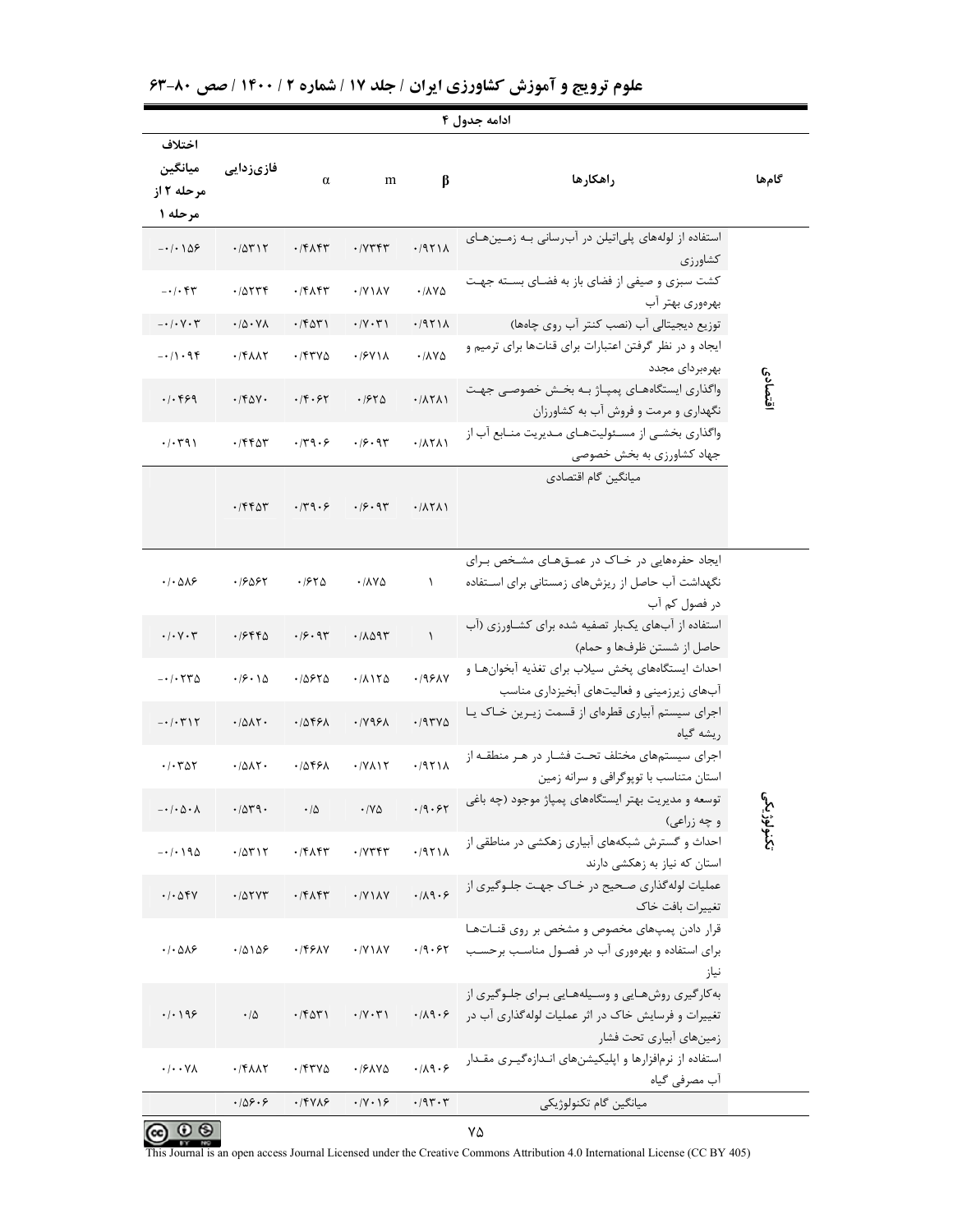## <mark>نتیجهگیری و پیشنهادها</mark>

بر اساس نتایج مؤلفه حمایتی-نهادی که حمایت همهجانبه از ایدههای نوآورانه در زمینه کاهش مصرف آب در بخش كشاورزي، به عنوان راهكار مهم اولويتبندي شد. نتايج يافتههاي تحقيقات ساميان و همكاران (Samian *et al.,* 2015) و خلیلیان و زارعمهرجردی (Khalilian & Zare Mehrjerd, 2005) نیز این نتیجه را تأیید میکنند. پیشنهاد میشود که با حمایت از افراد نوآور در زمینه ارائه و معرفی ایدهها، فنون، فناوری و ابداعات و اختراعات در حوزه کشاورزی و ایجاد بستر مناسب برای عرضه و تقاضای ایدهها و نوآوریها، مدیریت بهتر منابع آب کشاورزی در استان را تسهیل نمایند.

در مؤلفه تکنولوژیکی، راهکار ایجاد حفرههایی در خاک در عمقهای مشخص برای نگهداشت آب حاصل از ریزشهای زمستانی برای استفاده در فصول کم آب، به عنوان راهکار مهم در این گام اولویتبندی شد. مطالعات گائو و همکاران ( ,Gao *et al* 2018)، سالوادور و همكاران (Salvador *et al.,* 2011) و ايوت و همكاران (Evet *et al.,* 2005) نيز اين نتيجه را تأييد ميكنند. راهکار استفاده از آبهای یکبار تصفیه شده برای کشاورزی (آب حاصل از شستن ظرفها و حمام)، به عنوان دیگر راهکار مهم در این گام انتخاب شد. با توجه به افزایش مصرف بیرویه آب و همچنین کاهش بارندگی در سالیان اخیر، پیشنهاد میشود جهت مدیریت بهینه منابع آبی، به خصوص در بین روستاییان به آموزش و فرهنگسازی استفاده از آبهای حاصل از شستن ظروف، حمام و یا فاضلاب برای استفاده در کشاورزی اقدام شود. با این وجود، برای اجرایی شدن این راهکار مهم و کاربردی، حمایت و برنامهریزی دقیق و مستمر مسئولین، جهت فرهنگسازی در بین روستاییان و تهیه امکانات و منابع لازم برای این امر ضروری است؛ که در این زمینه نیز ون در هوک و همکاران 2002 ,.Van der hoek *et al., )* بکرا و همکاران ( ,Becerra *et al* 2015) كوروميناس و همكاران (Corominas *et al., 2013)* و كدير و همكاران (Qadir *et al., 2007*) در مطالعات خود به اين راهکار اشاره کردهاند. با این وجود، نکته مهمی که در اجرایی کردن این راهکار باید مدنظر داشت، توجه به BOD و COD فاضلاب است که دو فاکتور مهم برای تعیین روش تصفیه و تجهیزات مورد نیاز برای آن میباشد. به عبارتی به مقدار اکسیژنی كه لازم است تا تمام مواد آلى موجود در فاضلاب توسط ميكروارگانيسم ها مصرف شود، اصطلاحا BOD گفته مىشود. بر اساس یک رابطه کلی میتوان مشخص کرد که هر چه BOD بیشتر باشد، به معنای زیاد بودن مواد آلی در فاضلاب خواهد بود و در نهایت میتوان گفت پساب از کیفیت پایینتری برخوردار است. همچنین COD به مقدار اکسیژن مورد نیاز برای اینکه مواد شيميايي موجود در فاضلاب اكسيد شوند اصطلاحاً اكسيژن خواهي شيميايي يا COD گفته ميشود و در واقع اين فاكتور . نیز نشاندهنده کیفیت پسابها بوده و هرچقدر میزان مقدار آن بیشتر باشد، به این معناست که آلاینده شیمیایی در پساب بیشتر است. در نتیجه در به کارگیری این راهکار توجه به این نکته مهم بسیار حائز اهمیت است.

بر اساس یافتههای مؤلفه آموزش و فرهنگسازی، راهکار تقویت ادراک کشاورزان از بحران کم آبی از طریق ارائه آموزشهای مدیریت منابع آب، بیشترین امتیاز را کسب کرد و به عنوان اولویت اول مطرح شد که این موضوع نشان از اهمیت توجه به آموزشهای ترویجی به کشاورزان در کمک به حل معضل کمآبی به خصوص منابع آب کشاورزی دارد و به این معنی است که در منطقه مورد مطالعه، کشاورزان درک و یا آگاهی بسیار پایینی از بحران کمآبی دارند و این موضوع شاید یکی از مهمترین مباحثی است که در زمینه ارائه راهکار برای مدیریت منابع آب کشاورزی در استان لرستان، باید مدنظر قرار داد، چراکه کمتوجهی به ارائه آموزشهای ترویجی لازم برای تقویت ادراک کشاورزان باعث میشود که بحران کمآبی برای کشاورزان این منطقه بی|همیت جلوه داده شود و کشاورزان بدون اطلاع و توجه به ذخیره منابع آب کشاورزی و شیوههای صحیح برداشت آب جهت مصارف کشاورزی، منابع آبی را هدر دهند. در این زمینه پیشنهاد میشود که از طریق ارائه آموزشهای ترویجی مناسب هر منطقه از طریق بکارگیری کارشناسان متبحر در این زمینه و ارائه آموزشهای مجازی و آنلاین برای دسترسی بیشتر به اکثریت کشاورزان با توجه به شیوع اپیدمی کرونا به مدیریت بهتر منابع آب کشاورزی کمک نمایند. این نتیجه با يافتههاي تحقيقات ساميان و همكاران (Samian *et al., 2*015) و لويد و همكاران (Levidow *et al.,* 2014) همخواني دارد.

در مؤلفه اقتصادی، کشت محصولات کم آببر و خرید آن از کشاورزان به قیمت تضمینی جهت جلوگیری از کشت گیاهان آب بر به عنوان راهكار مهم در اين گام اولويتبندي شد. نتايج مطالعات لاي و همكاران (Lie *et al.,* 2019)، گاليتو و همكاران (Galioto *et al.,* 2017) و (رضانژاد و همکاران، ۱۳۹۷) این نتیجه را تأیید میکنند. پیشنهاد میشود در ابتدا با فراهم کردن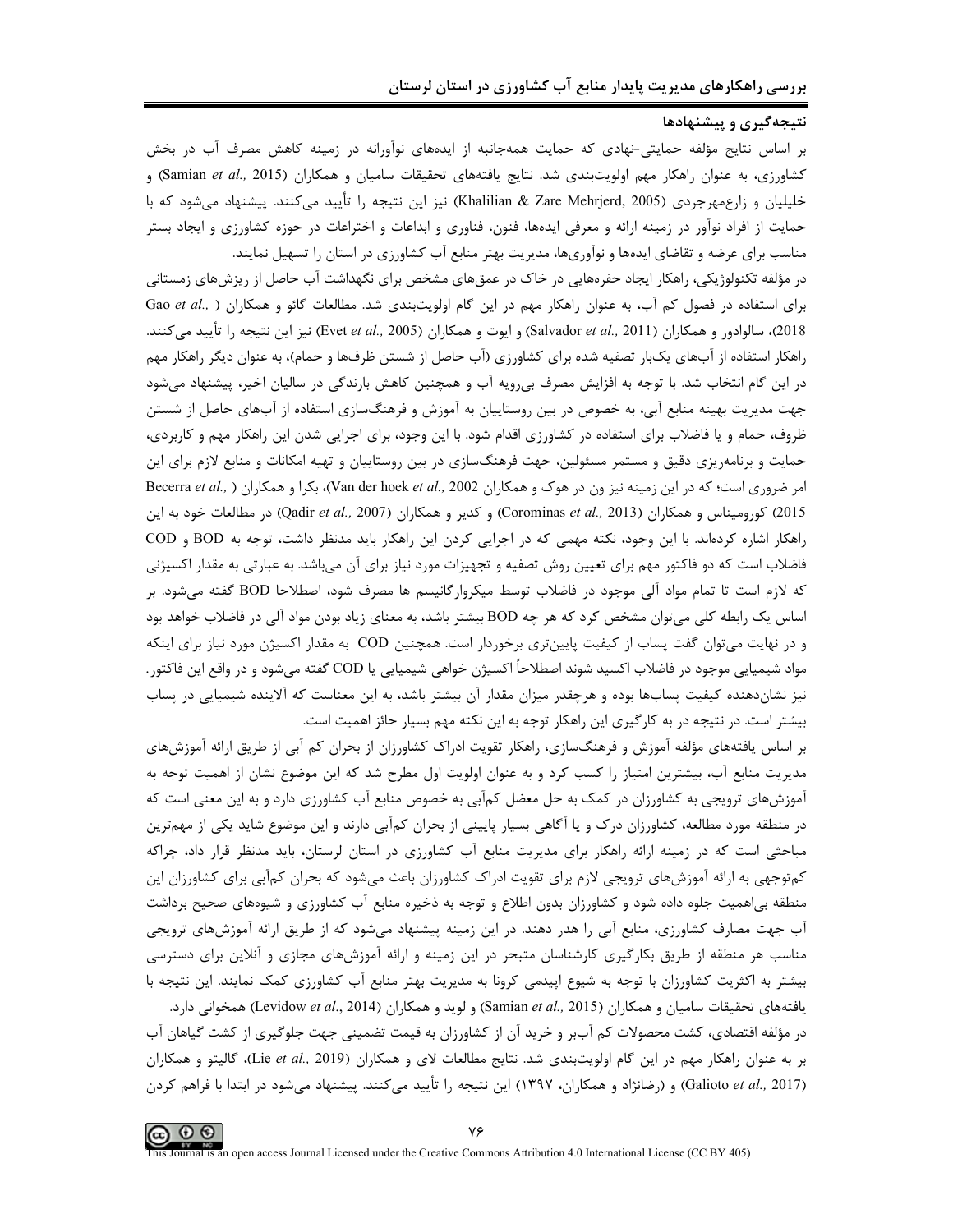### علوم ترویج و آموزش کشاورزی ایران / جلد ۱۷ / شماره ۲ / ۱۴۰۰ / صص ۸۰-۶۳

شرایط لازم جهت آموزش کشاورزان به آگاهی از محصولات کم آببر و متقاعد کردن آنها، کشت این محصولات رواج داده شود و در مرحله بعد با وضع قوانین و حمایتهای دولتی نسبت به خرید تضمینی این محصولات از کشاورزان اقدام شود. با توجه به نتایج به دست آمده از این پژوهش می توان بیان کرد که فرهنگ حفاظت از منابع آب مبتنی بر آموزش جزء استلزامات اصلی تحقق مدیریت پایدار آب و دستیابی به توسعه پایدار مستلزم اصلاح باورها و الگوی مصرف کنونی است؛ و این امر در چارچوب حکمرانی خوب آب قابل تحقق است. با توجه به اینکه بخش کشاورزی بزرگترین مصرفکننده آب در جهان است و گسترش آبیاری در بخش کشاورزی، ظرفیت کاهش فقر و تغذیه جمعیت روبه رشد جمعیت جهانی را دارد و از طرفی این بخش در آینده باید با سایر بخشها در زمینه مصرف آب رقابت کند و با تغییرات اقلیمی نیز سازگار باشد، تمام این موارد نشان میدهد که باید در زمینه مدیریت منابع آب کشاورزی، از روشها و راهکارهای کارآمد، اقتصادی و قابل قبول با محیطزیست استفاده شود. برای دستیابی به این امر، ابتدا باید بسیج همگانی باورمند از مدیریت پکپارچه منابع آب کشاورزی شکل بگیرد و بالطبع سازوکارهای حمایتی و قانونی مناسب ایجاد شود. همچنین مشکلات و موانع همکاری ذینفعان مختلف در زمینه مدیریت منابع آب کشاورزی نیز مرتفع شود.

### منابع

آذر، ا.، و فرجي، ح. (١٣٨٨). *علم مديريت فازي (ويرايش چهارم)*. تهران: ناشر كتاب مهربان.

- اصولي، ن.، طالشي، ک.، و غلامرضايي، س. (١٣٩۴). بررسي عوامل اقتصادي- اجتماعي مؤثر بر مديريت بهينه منابع آب بخش کشاورزی (مطالعه موردی شهرستانهای ازنا، کوهدشت و پلدختر استان لرستان). اولین همایش ملی-تخصصی علوم کشاورزی و محیطزیست ایران، اردبیل، ۲۷ خرداد، صص ۸-۱.
- اصولی، ن.، و طالشی، ک. (۱۳۹۹). بررسی میزان انجام راهکارهای مدیریت پایدار منابع آب بخش کشاورزی استان لرستان در شرایط خشکسالی. دومین همایش ملی راهبردهای مدیریت منابع آب و چالشهای زیستمحیطی، ساری، ۳۰ دی، صص ۱۴-۱.
- بقايي، ح.، داوري دهكردي، ف. ا.، دلفي، ع. ح.، و كرداني م. (١٣٩١). اهميت و لزوم مشاركت روستائيان در اجراي طرحهاي عمرانی روستایی (مطالعه موردی: پروژههای آبیاری بهبهان). اولین همایش ملی توسعه روستایی، رشت، ۱۵ شهریور، صص ۸-۱.
- حیدری، ح.، و رزاقی، س. (۱۳۹۸). بررسی موانع رشد شاخصهای توسعه اقتصادی استان آذربایجان غربی از دید فعالان حوزه صنعت در بخش خصوصی و دولتی: با تأکید بر روش گراندد تئوری. *دو فصلنامه جامعهشناسی اقتصادی و توسعه*، دوره ۸، شماره ۲، صص ۱۶۵-۱۳۵.
- خلیلیان، س.، و زارع مهرجردی، م. (۱۳۸۴). ارزیابی آبهای زیرزمینی در بهرهبرداری کشاورزی مطالعه موردی: تولیدکنندگان گندم استان کرمان. *مجله توسعه و اقتصاد کشاورزی*، دوره ۱۳، شماره ۵۱، صص ۱۴-۱.
- سازمان جهاد کشاورزی استان لرستان. (۱۳۸۷). گزارش خشکسالی و خسارات ناشی از آن در استان لرستان، قابل دسترسی در آدرس اینترنتی: </http://www.agriis.ir/places>.
- سازمان جهاد کشاورزی استان لرستان. (۱۳۹۹). آمارنامه کشاورزی، سال زراعی ۱۳۹۹–۱۳۹۸، تهران: وزارت جهاد کشاورزی، معاونت برنامهريزي و اقتصادي، مركز فناوري اطلاعات و ارتباطات.
- رحیمیان.، م. (۱۳۹۵). عوامل اثرگذار بر مدیریت پایدار منابع آب در بین گندمکاران آبی شهرستان کوهدشت. *مجله علوم* ترويج و آموزش كشاورزي ايران، جلد ١٢، شماره ٢، صص ٢٣٧-٢٣٣.
- رضانژاد، ا.، و شمس، ع.، و رزمی، ح. (۱۳۹۷). عوامل مؤثر بر تمایل کشاورزان به استفاده از راهکارهای مدیریت پایدار منابع آبی در شهرستان مراغه. *مجله مهندسی منابع آب*، دوره ۱۱، شماره ۳۷، صص ۱۲-۱.
- کشاورز، ع.، و حیدری، ن. (۱۳۸۳). نگرشی بر اسراف و ضایع نمودن منابع آب کشور در مراحل تولید و مصرف محصولات کشاورزی. مجموعه مقالات اولین همایش روشهای پیشگیری از اتلاف منابع ملی، تهران، ۱۹ خرداد، صص ۱۳-۱.

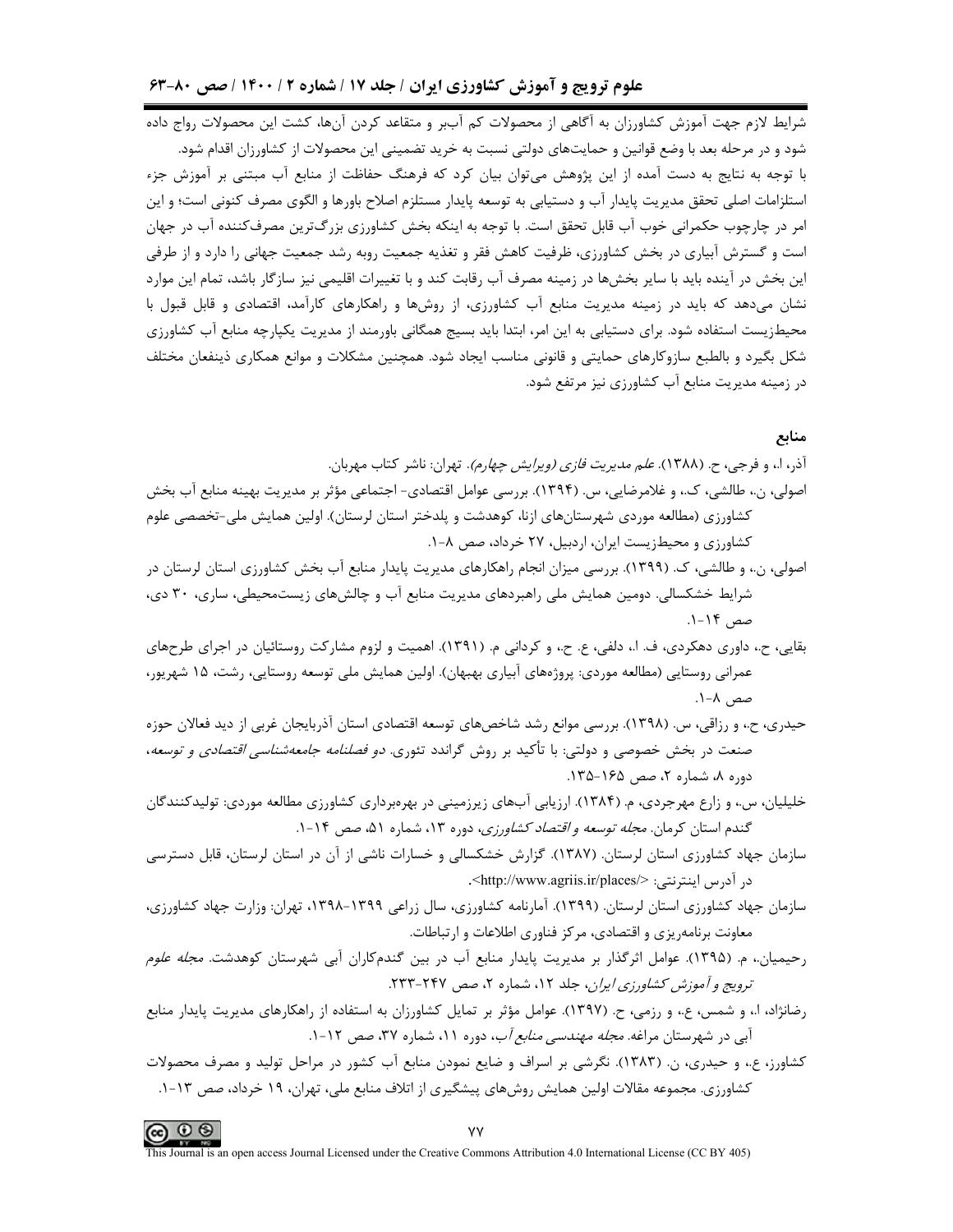محمدی، ی.، شعبانعلی فمی، ح.، و اسدی، ع. (۱۳۸۹). شناسایی و تحلیل مشکلات مدیریت آب کشاورزی در شهرستان زرین دشت، استان فارس. *تحقیقات اقتصاد در توسعه کشاورزی ایران،* دوره ۴۱، شماره ۴، صص ۵۱۱-۵۰۱.

یزدان پناه، م.، زبیدی، ط.، صلاحی مقدم، ن.، و روزانه، د. (۱۳۹۸). عوامل مؤثر بر پذیرش فناوری آبیاری نوین توسط کشاورزان (مورد مطالعه: شهرستان بهبهان). *مجله علوم ترويج و آموزش كشاورزي ايران*، شماره ۱، جلد ۱۵، صص، ۱۴۱-۱۲۷.

- Ali, A. B., Elshaikh, N. A., Hong, L., Adam, A. B., and Haofang, Y. (2017). Conservation tillage as an approach to enhance crops water use e ciency. Acta Agriculturae Scandinavica, Section  $B -$  Soil & Plant Science, 67, 252-262.
- Aljanabi, A., Mays, L., and Fox, P. (2018). Optimization model for agricultural reclaimed water allocation using mixed-integer nonlinear programming. Water, 10(10), 1291-1312.
- Bates, B. C., Kundzewicz, Z., Wu, S., and Palutikof, J. (2008). Climate change and water, IPCC technical paper VI: Intergovernmental panel on climate change. IPCC Secretariat, Geneva, PP. 1-200.
- Becerra-Castro, C., Lopes, A. R., Vaz-Moreira, I., Silva, E. F., Manaia, C. M., and Nunes, O. C. (2015). Wastewater reuse in irrigation: a microbiological perspective on implications in soil fertility and human and environmental health Environ. Environment International, 75, 117–35.
- Carlisle, L. (2016). Factors in uencing farmer adoption of soil health practices in the United States: A narrative review. Agroecology and Sustainable Food Systems, 40(6), 583-613.
- Cavalli-Sforza, V., and Ortolano, L. (1984). Delphi forecasts of land-use-transportation interactions. Journal of Transportation Engineering, 110(3), 324-339.
- Corbari, C., Salerno, R., Ceppi, A., Telesca, V., and Mancini, M. (2019). Smart irrigation forecast using satellite LANDSAT data and meteo-hydrological modeling. Agricultural Water Management, 212, 283-294.
- Corominas, L. L., Foley, J., Guest, J. S., Hospido A., Larsen, H. F., Morera, S., and Shaw, A. (2013). Life cycle assessment applied to wastewater treatment. Water Research, 47, 5480-5492.
- Davis, K. F., Seveso, A., Rulli, M. C., and D'Odorico, P. (2017). Water savings of crop redistribution in the United States. Journal of Water, 9(83), 1-8.
- De Fraiture, C., Molden, D., and Wichelns, D. (2010). Investing in water for food, ecosystems, and livelihoods: An overview of the comprehensive assessment of water management in agriculture. Agricultural Water Management, 97, 495-501.
- Devinctis, A. (2020). Scale of sustainable agriculture water management. Phd. Dissertation. Hydrologic Sciences in the Office of Graduate Studies, University of California, Davis.
- Elmahdi, A., and McFarlane, D. (2007). System dynamics and auto-calibration framework for NSM Model: Murrumbidgee River. International Journal of Water, 3(4), 381-396.
- Evans, R. G., and Sadler, E. J. (2008). Methods and technologies to improve efficiency of water use. Water Resources Research, 44(7), 1-15.
- FAO.  $(2012).$ The state of food and agriculture [Internet]. Rome: FAO. Available at: <http://www.fao.org/docrep/017/i3028e/ i3028e.pdf>.
- Galioto, F., Meri, R., and Viaggi, D. (2017). Assessing the potential economic viability of precision irrigation: A theoretical analysis and pilot empirical evaluation. Journal of Water, 9(990), 1-20.
- Gao, X., Huo, Z., Xu, X., Qu, Z., Huang, G., Tang, P., and Bai, Y. (2018). Shallow groundwater plays an important role in enhancing irrigation water productivity in an arid area: The perspective from a regional agricultural hydrology simulation. Agricultural Water Management, 208, 43-58.
- Galindo, A., Collado-González, J., Grinan, I., Corell, M., Centeno, A., Martín-Palomo, M. J., Girón, I. F., Rodríguez, P., Cruz, Z. N., and Memmi, H. (2018). Deficit irrigation and emerging fruit crops as a strategy to savewater in Mediterranean semiarid agrosystems. Agricultural Water Management, 202,  $311 - 324$ .
- Häder, M., and Hader, S. (1995). Delphi und kognition spsychologie: Ein zugang zur. Theoretischen fundierung der Delphi- Methode. International Zuma-Nachrichten, 37(19), 8-34
- Hennink, M., Hutter, I., and Bailey, A. (2011). Qualitative Research Methods. London: Sage Publications.
- Hu, H., Xiong, L. (2014). Genetic engineering and breeding of drought-resistant crops. Annual Review of Plant Biology, 65, 715-741.
- Ishikawa, A., T. Amagasa, T., Shiga, G., Tomizawa, R., and Mieno, H. (1993). The Max-Min Delphi method and Fuzzy Delphi Method via fuzzy integration. Fuzzy Sets Systems, 55(3), 241-253.
- Kader, M. A., Singha, A., Begum, M. A., Jewel, A., Khan, F. H., and Khan, N. I. (2019). Mulching as watersaving technique in dryland agriculture: Review article. Bulletin of the National Research Centre,  $43(147), 1-6.$



This Journal is an open access Journal Licensed under the Creative Commons Attribution 4.0 International License (CC BY 405)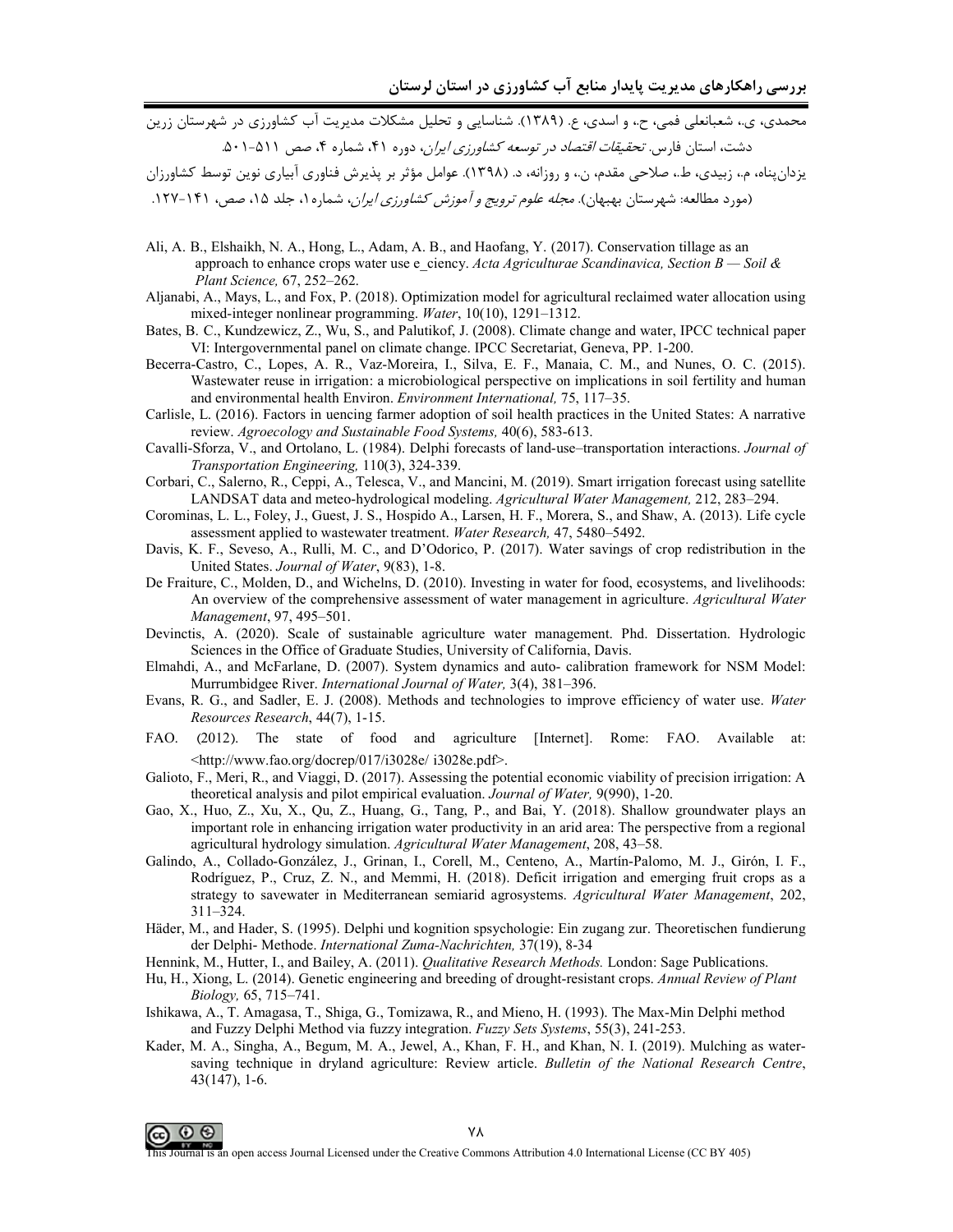- Kardaras, D. K., Karakostas, B., and Mamakou, X. J. (2013). Content presentation personalisation and media adaptation in tourism web sites using Fuzzy Delphi method and Fuzzy cognitive maps. *Expert Systems with Applications*, 40(6), 2331-2342.
- Keeney, S., Hasson, F., and McKenna, H. P. (2001). A critical review of the Delphi technique as a research methodology for nursing. *Internatinal Journal of Nursing Study*, 38(2), 195-200.
- Levidow, L., Zaccaria, D., Maia, R., Vivas, E., Todorovic, M., and Scardigno, A. (2014). Improving waterefficient irrigation: Prospects and difficulties of innovative practices. *Agricultural Water Management*, 146, 84-94.
- Lie, Y. P., Zhu, C., Zhang, L. X., Wan, Y. C., Wu, Z. J., and Niu, X. R. (2019). Ecological security assessment and countermeasures of water environment based on improved analytic hierarchy process: A case study of Xingtai city. *Acta Scientiarum Naturalium Universitatis Pekinensis*, 55(02), 117–123.
- Mariotti, A., Zeng, N., Yoon, J. H., Artale, V., Navarra, A., Alpert, P., and Li, L. Z. X. (2008). Aoxrtf mediterranean water cycle changes: Transition to drier 21st century conditions in observations and CMIP3 simulations. *Environmental Research Letters,* 41(15), 1-9.
- Miller-Robbie, L., Ramaswami, A., and Amerasinghe, P. (2017). Wastewater treatment and reuse in urban agriculture: Exploring the food, energy, water, and health nexus in Hyderabad, India. *Environmental Research Letters*, 12(7), 1-12.
- Mohd Jamil, M. R., Siraj, S., Hussin, H., Mat Noh, N., and Sapar, A. A. (2017). *Pengenalan asas kaedah Fuzzy Delphi dalam penyelidikan rekabentuk dan pembangunan.* Selangor: Minda Interlek Agency.

Mullen, P. (2003). Delphi: Myths and reality. *Journal of Health Organisation and Management,* 17(1), 37-52.

- Murrey, T. J., Pipino, L. L., and Gigch, J. P. (1985). A pilot study of fuzzy set modification of Delphi. *Human Systems Management*, 5(1), 76-80.
- Okoli, C., and Pawlowski, S. (2004). The Delphi method as a research tool: An example, design considerations and applications. *Information & Management*, 42(1), 15-29.
- Peng, Z. G., Zhang, B. Z., Liu, Y., Wang, L., Du, L. J., and Lei, B. (2018). Constraint of total water consumption amount based on optimized irrigation schedule and planting structure adjustment. *Transactions of the Chinese Society of Agricultural Engineering*, 34(3), 103–109.
- Panigrahi, P., Srivastava, A. K., and Huchche, A. D. (2012). Effects of drip irrigation regimes and basin irrigation on Nagpur mandarin agronomical and physiological performance. *Agricultural Water Management,* 104, 79-88.
- Pulla, V. (2014). Grounded theory approach in social research. *Space and Culture*, 2(3), 14-23.
- Pulla, V. (2016). An introduction to the grounded theory approach in social research. *International Journal of Social Work and Human Services Practice*, 4(4), 75-81
- Qadir, M., Wichelns, D., Raschid-Sally, L., Minhas, P. S., Drechsel, P., Bahri, A., and McCornick, P. (2007). *Agricultural use of marginal-quality water- opportunities and challenges.* Water for Food, Water for Life. A comprehensive assessment of water management in agriculture, London.
- Rosegrant, M.W., Cai, X., and Cline, S. A. (2002). World water and food to 2025: Dealing with scarcity:

International food policy research institute.

- Samian, M., Naderi Mahdei, K., Saadi, H., and Movahedi, R. (2015). Identifying factors affecting optimal management of agricultural water. *Journal of the Saudi Society of Agricultural Sciences,* 14, 11–18.
- Salvador, R., Martínez-Cob, A., Cavero, J., and Playan, E. (2011). Seasonal on-farm irrigation performance in the EBRO basin (Spain): Crops and irrigation systems. *Agricultural Water Management,* 98, 577–587.
- Shahid, S. (2008). Spatial and temporal characteristics of droughts in the western part of Bangladesh. *Hydrological Processes,* 22(13), 2235–2247.
- Shiklomanov, I. A., and Rodda, J. C. (2003). World water resources at the beginning of the twenty-first century: University of Cambridge. Available at: <https://www.cambridge.org/ir/academic/subjects/earth-andenvironmental-science/hydrology-hydrogeology-and-water-resources/world-water-resources-beginningtwenty-first-century?format=PB&isbn=9780521617222>
- Somekh, B., Burman, E., Delamont, S., Meyer, J., Payne, M., and Thorpe, R. (2011). *Theory and methods in social research*. London: SAGE Publications.
- van der Hoek, W., Hassan, M. U., Ensink, J. H. J., Feenstra, S., Raschid-Sally, L., Munir, S., Aslam, R., Ali, N., Hussain, R., and Matsuno, Y. (2002). Urban wastewater: A valuable resource for agriculture, a case study from Haroonabad. Colombo: International Water Management Institute, Pakistan.
- Wang, A., Lettenmaier, D. P., and Sheffield, J. (2011). Soil moisture drought in China, 1950–2006. *Journal of Climate*, 24, 3257–3271*.*